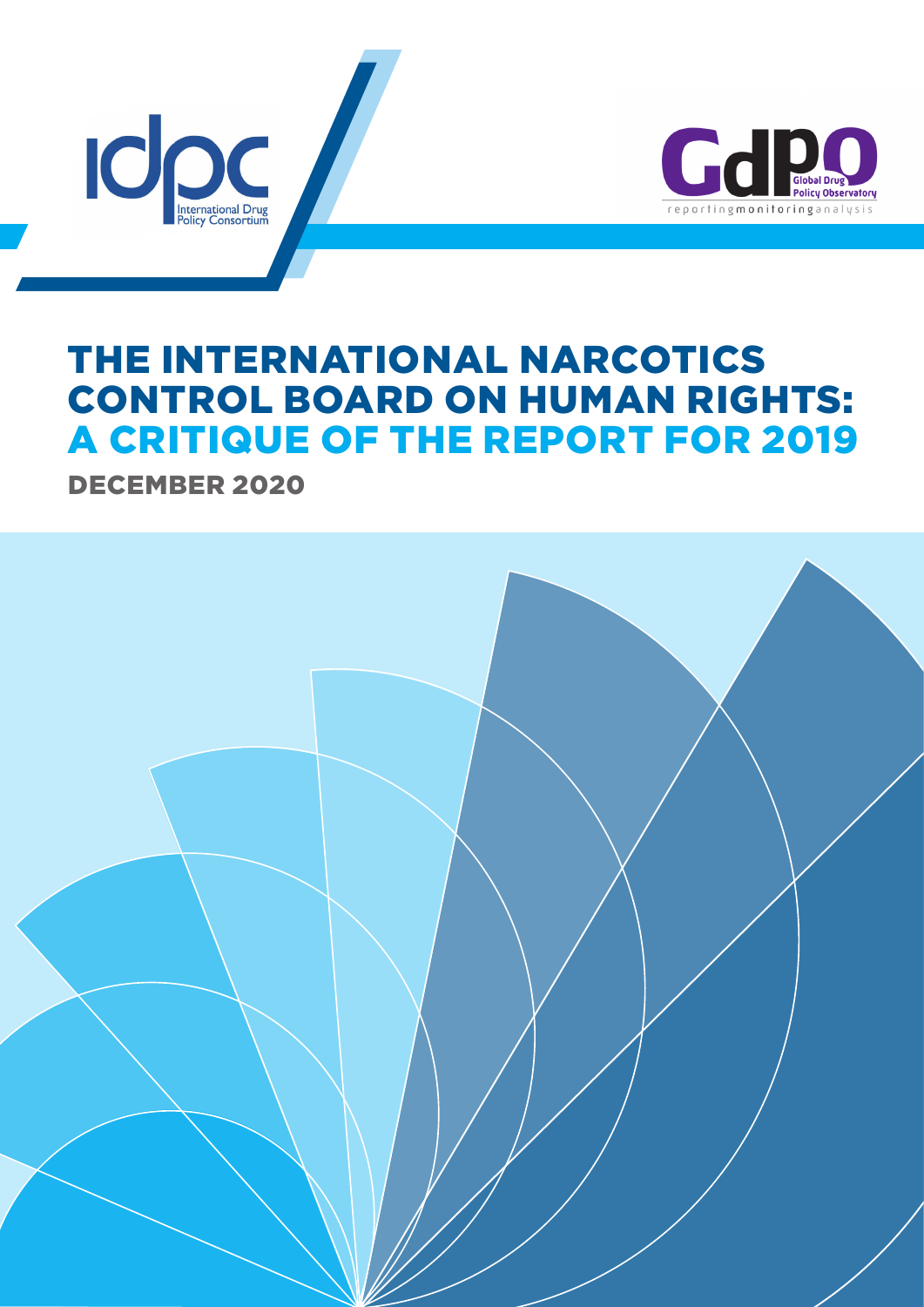## **Executive Summary**

## **Key Points**

- • Much has changed since 2008, when the international drug control system and the complex international system for human rights were described as behaving as if they existed in parallel universes. Yet, tensions and conflicts remain at the intersection of human rights and an assortment of drug policy approaches.
- While remaining very much a work in progress, from the drug control perspective the International Narcotics Control Board (INCB or Board) is playing an ever more important role in better integrating the two systems or regimes. Though arguably an inevitable part of a broader process to increase UN system-wide coherence, the INCB is today more engaged with the issue than at any point in its 52-year history.
- An analysis of INCB reports dating back over a decade shows that the Board's changing position on human rights can be viewed as an evolutionary – if not always linear – journey. The Report for 2019 offers an insight into its current stance and demonstrates noteworthy, if often complicated, progress. This includes direct reference to relevant human rights instruments, a more expansive discussion of human rights as they pertain to the right to health, and the naming of UN member states that favour use of the death penalty for drug-related offences and permit extrajudicial killings in the name of drug control. The publication, however, also reveals ongoing oversights and what can be called 'selective reticence' in relation to

– among other things – militarised interventions and crop eradication.

- The Board's performance might be further improved through better cooperation with both NGOs and UN human rights bodies based in Geneva. Beyond structural adjustments, it is also likely that better human rights expertise among the Board's membership would enhance its engagement with, and nuanced understanding of, the issue.
- While welcoming a positive shift in stance, it must be acknowledged how inherent conflicts between drug policy and human rights within the UN system put very firm limits on Board's capacity for change. It is impossible to ignore the Board's resolute and problematic view that there is no divergence between the drug control conventions themselves (as opposed to the application of some domestic counter drug measures that operate beneath them) and human rights norms and obligations.
- • As progressive and interpretively dynamic as the Board may become, it can only ever go so far. Whatever way they are framed, there will always be the inherent belief that the application of human rights principles and standards can make prohibition-based drug policy 'effective and sustainable'. Put simply, as a creature of the drug control regime, drug policy objectives will always remain paramount.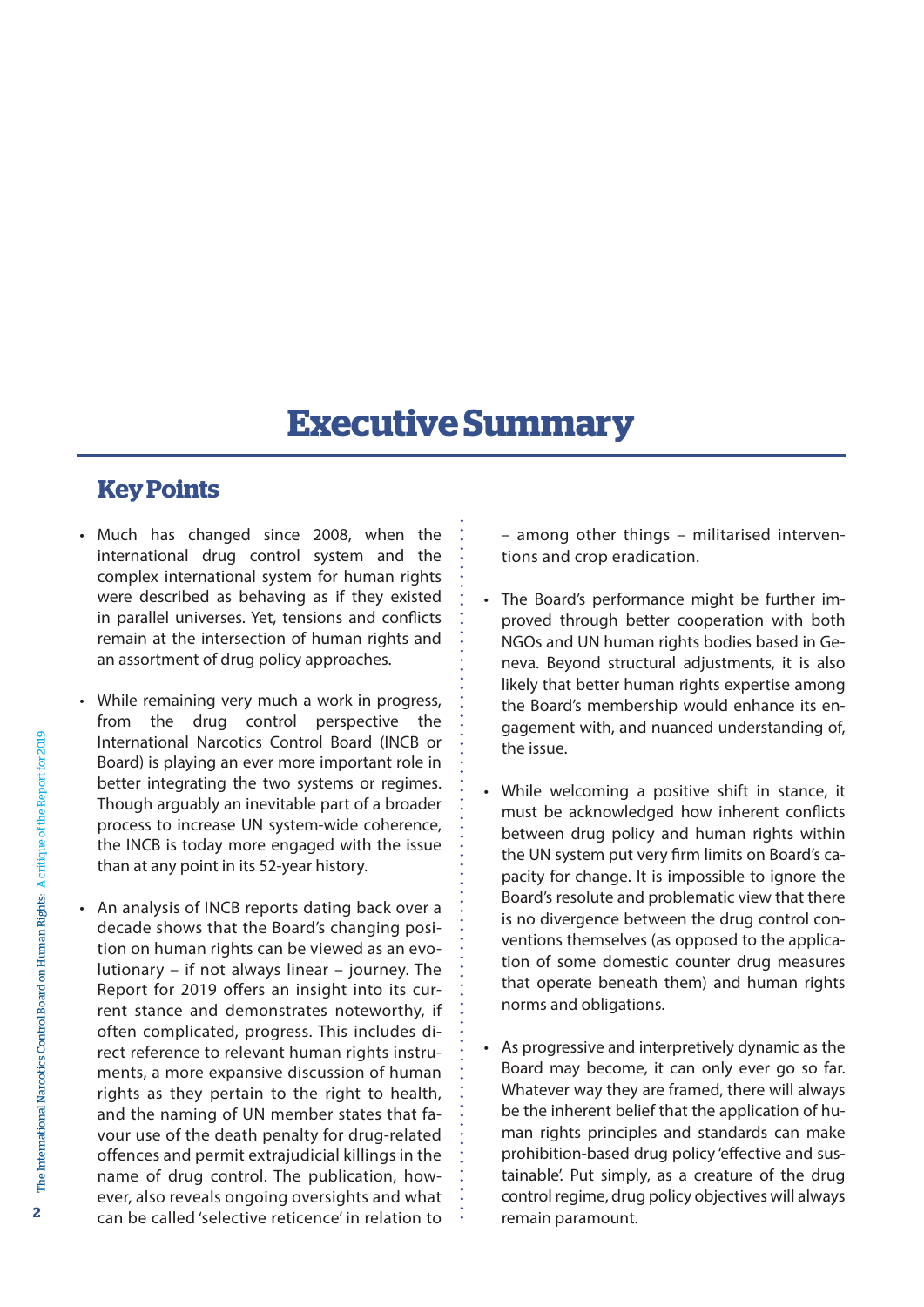## **Introduction**

Recent years have seen the issue of human rights become an increasingly prominent feature of UN deliberations on drug-related matters. Much has changed since 2008, when the former United Nations Special Rapporteur on the right to the highest attainable standard of health described the disconnect between human rights and drug control within the UN system. In what has become the go-to phrase for any discussion of the issue, Paul Hunt stressed that it was'imperative that the international drug control system…and the complex international human rights system that has evolved since 1948, cease to behave as though they exist in parallel universes.<sup>1</sup> A cursory glance at a range of outputs from both the drug policy apparatus in Vienna and parts of the human rights system in Geneva reveals the extent to which these universes have been shifting to align.<sup>2</sup> Recognition of the need to better integrate drug policy and ensure system-wide coherence can be identified in the positions of a range of bodies, including crucially the Secretary General's Chief Executives Board, the highest level forum for coordination in the UN system, and the associated 'United Nations system common position supporting the implementation of the international drug control policy through effective inter-agency collaboration<sup>'3</sup> As described by António Guterres, in November 2018 'the heads of the UN system came together to forge a common position on the question of global drug policy to advance security, development and human rights.<sup>4</sup>

Today the international Narcotics Control Board (INCB or Board, see Box 1) plays an ever more important role in this integrative process. In performing its treaty mandated function as a monitoring body for the implementation of the UN drug control conventions, the Board occupies a critical vantagepoint within the UN system from which to observe and comment upon the often fraught interface between the United Nations based international regimes for drug control and human rights. As with a variety of monitoring bodies acrossthe UN system, it possesses limited power to sanction what it perceives to be errant states. Yet, the INCB does have a noteworthy ability to 'name and shame'; $5$  a process to which its annual report is key. These documents contain 'an analysis of the drug control situation world-wide so that Governments are kept aware of existing and potential situations that may endanger the objectives of the international drug control treaties' and 'draws the attention of Governments to gaps and

weakness in national control and treaty compliance<sup>'.6</sup> Pursuing a narrow interpretation of its remit as laid out within the Single Convention, $<sup>7</sup>$  for many</sup> years the Board's position on human rights could be described as a prominent example of selective reticence. In this way, and epitomizing Hunt's parallel universes, the INCB typically displayed an unwillingness to comment on important issues that appeared to be within its purview and thus warranted its attention.<sup>8</sup> As is evident from the first few pages of the Report for 2019, however, its outlook has to some degree changed with the Board now choosing to highlight a range of human rights considerations within its annual publication.

Within this context, this IDPC-GDPO critique uses the Board's most recent Report as an entry point to better understand the body's current stance on human rights as they pertain to drug-related matters. Such an approach is underpinned by the view that the Reports can be seen to provide 'valuable insight into the values and beliefs which underlie the Board's approach to the problems with which it deals.<sup>9</sup> In order to appreciate the broader institutional environment within which the INCB's evolving position must be located, discussion begins with a brief overview of the origins and advancement of human rights within the UN system. A more detailed account can be found in the annex. It then moves onto an exploration of the structural determinants underpinning the often problematic relationship between the two regimes, associated norms, and obligations. With the aim of charting the Board's evolutionary – if not always linear – journey, detailed content analysis of the Report for 2019 is complemented by a lighter touch examination of reports dating back to 2007.<sup>10</sup> The critique concludes that although progress has certainly been made, examples of selective reticence remain. Moreover, it is argued, while welcoming a positive shift in stance it must be acknowledged how inherent conflicts between drug policy and human rights within the UN system put very firm limits on the Board's capacity for change.

#### **The human rights regime**

Human rights sit at the very core of the United Nations. Since the Universal Declaration of Human Rights(UDHR) in 1948,the international community has gradually constructed what has been described as a 'vast network of legal instruments' designed to turn the Declaration's goals into practice.11 Of the 'hundred or more treaties that address human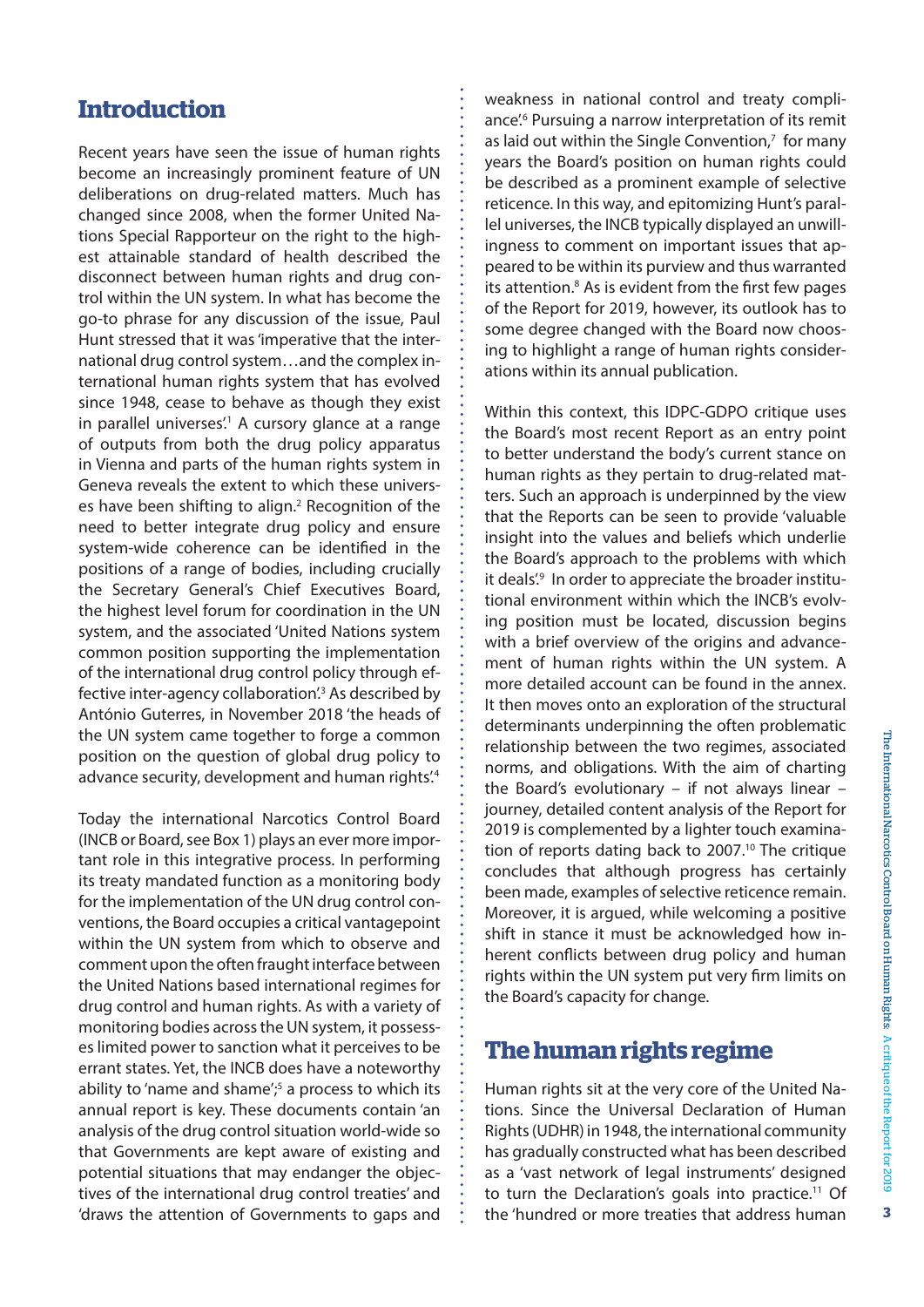## **Box 1 The INCB: Role and composition**

The INCB is the 'independent, quasi-judicial expert body<sup>12</sup> that monitors the implementation of the 1961 Single Convention on Narcotic Drugs (as amended by the 1972 Protocol), the 1971 Convention on Psychotropic Substances and the precursor control regime under the 1988 Convention against Illicit Traffic in Narcotic Drugs and Psychotropic Substances.

The Board was created under the Single Convention and became operational in 1968. It is theoretically independent of governments, as well as of the UN, with its 13 individual members serving in their personal capacities. The World Health Organization (WHO) nominates a list of candidates from which three members of the INCB are chosen, with the remaining 10 selected from a list proposed by member states. They are elected by the Economic and Social Council and can call upon the expert advice of the WHO.

In addition to producing a stream of correspondence and detailed technical assessments arising from its country visits (all of which, like the minutes of INCB meetings, are never made publicly available), the INCB produces an annual report summarising its activities and views.

rights issues, broadly understood, seven are usually taken to provide the core of international human rights law' <sup>13</sup> (See Box 2). Moreover, considering not only wide-ranging international instruments, but also accompanying treaty bodies, it is legitimate to speak in terms of a UN-based and 'normatively robust global human rights regime<sup>'14</sup> For some, the UDHR and the International Human Rights Covenants provide the overarching norms of the regime, beneath which operate a number of what have been referred to as single issue human rights regimes or'(sub)regimes'. These include those relating to minority rights, racial discrimination, torture, women's rights, children, and indigenous peoples.<sup>15</sup> Whatever formulation of the regime is preferred, unitary or 'nested' (sub)regimes, its contemporary significance is difficult to dispute.

As the rules-based international order has evolved, 'virtually all states' have 'felt the necessity to choose to participate in international legal regimes that "enmeshed"the state in international governing arrangements. International arrangements concerning human rights constituted an important part of this trend<sup>''6</sup> Indeed, as of August 2019, the core seven instruments had an average of 179 state parties,<sup>17</sup> which represents an impressive 93% ratification rate.<sup>18</sup> And it is these key treaties that are now frequently referred to in CND resolutions and significant soft law instruments like the UNGASS Outcome Document and the 2019 Political Declaration as'other relevant instruments'. Although, as will be discussed, not without its problems, along with the drug control conventions they are seen to 'constitute the cornerstone of the international drug control system.<sup>19</sup>

## **International drug control and human rights**

Much like the human rights regime, what has been usefully described as the Global Drug Prohibition Regime<sup>20</sup> is an almost universally accepted treatybased system. More compact than its human rights counterpart, it is currently built on a suite of three UN treaties. Accompanied by a range of soft law instruments, these are relatively little-known examples of so-called 'suppression conventions' that underpin a range of prohibition regimes in international law.21 The regime's overarching goal as expressed in the preamble of its bedrock instrument, the Single Convention, is to safeguard the 'health and welfare' of humankind. In so doing it applies a dual imperative: to ensure an adequate supply of pharmaceuticals for the licit market – including the WHO listed essential medicines – and at the same time prevent the non-scientific and non-medical production, supply and use of narcotic and psychotropic substances. Within this context, the system has been developed on two interconnected tenets. First, a deeply held belief that the best way to protect health and reduce what has become known simply and somewhat vaguely as the 'world drug problem' and the harms associated with it is to minimise the scale of – and ultimately eliminate – the illicit market. And second, that this can be achieved through a reliance on prohibition-oriented and supply-side dominated measures.<sup>22</sup> In this way, and while permitting some deviation – or'wiggle room' – from its authoritative norm, the regime has successfully generated a powerful prohibitionist expectancy in relation to how its members approach the non-medical and non-scientific use of substances scheduled in the UN drug control conventions.<sup>23</sup>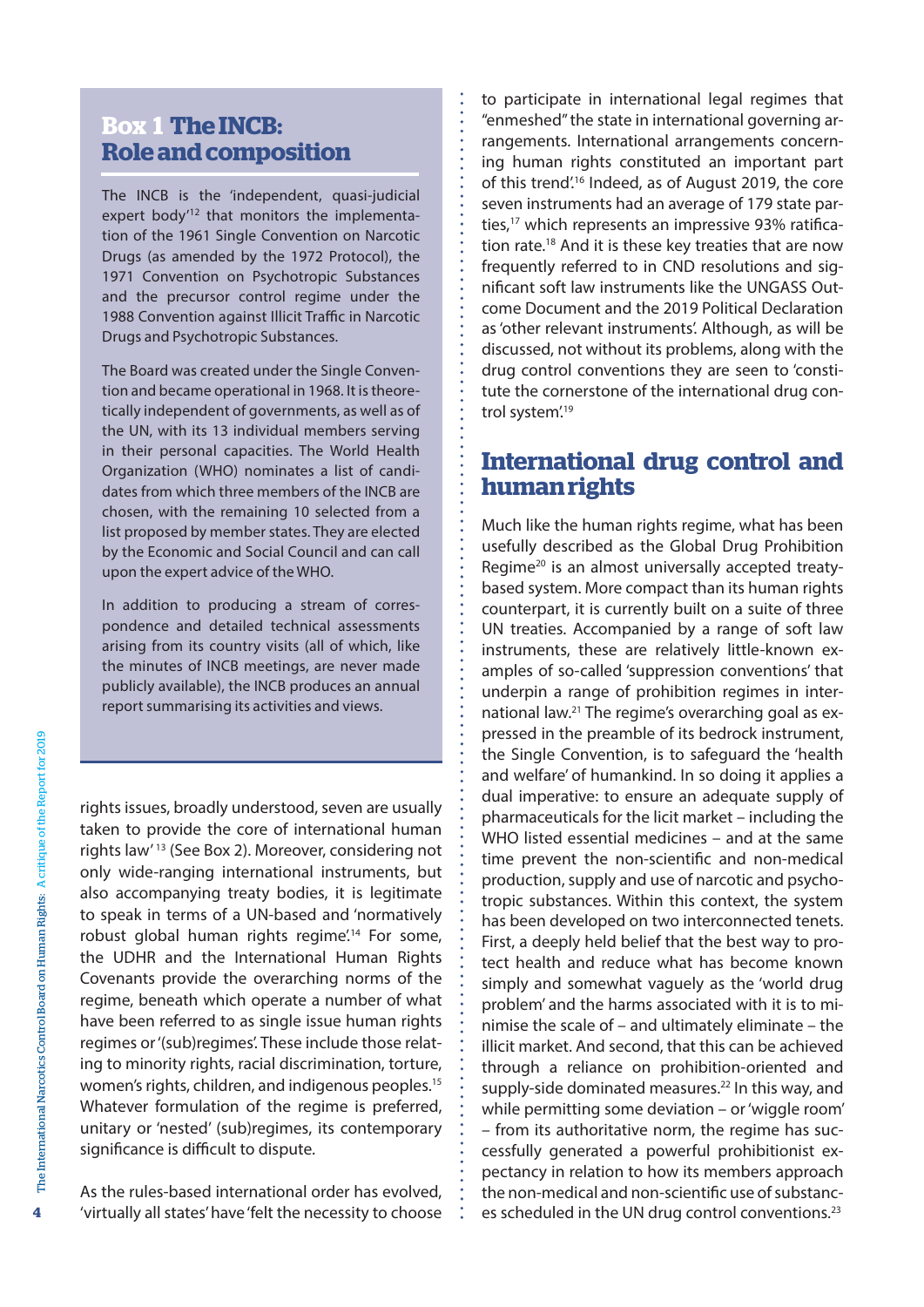#### **Box 2 Core human rights instruments and their monitoring bodies**<sup>24</sup>

- The 1965 Convention on the Elimination of All Forms of Racial Discrimination (ICERD)– Committee on the Elimination of Racial Discrimination
- The 1966 International Covenant on Economic, Social and Cultural Rights (ICESCR) – Committee on Economic, Social and Cultural **Rights**
- The 1966 Covenant on Civil and Political Rights (CCPR) – Human Rights Committee
- The 1979 Convention on the Elimination of All forms of Discrimination Against Women (CEDAW) – Committee on the Elimination of Discrimination Against Women
- The 1984 Convention Against Torture and Other Cruel, Inhuman, or Degrading Treatment or Punishment (CAT) – Committee Against Torture
- The 1989 Convention on the Rights of the Child (CRC) – Committee on the Rights of the Child

It currently seems popular in some quarters to dismiss the significance of these conventions.<sup>25</sup> Today the relationship between international law, associated norms and domestic policy positions is certainly more complex than it has been in the past. But a convincing case can be made that international obligations are still important considerations at the national level. Perhaps not always at the centre of what are invariably complex politicised decision-making processes, one way or another the conventions and related obligations tend to come into play at some stage within processes of policy-making, implementation, and review. In some instances, this includes their use to legitimise ideologically inspired policy options; a process that highlights the important role that the Board's views and interpretative stance can play.

For instance, despite the evidence base supporting their effectiveness, for many years the Russian Federation justified its opposition to needle and syringe programmes and opioid substitution therapy on the grounds that the harm reduction approach ran counter to the provisions of the conventions. It is also noteworthy that Indonesia's constitutional court referred to the 1988 Convention to reaffirm The 2006 Convention on the Rights of persons with Disabilities (CRPD) – Committee on the Rights of Persons with Disabilities

In addition to the monitoring bodies created by human rights treaties, the Human Rights Council has instituted a large array of'special mandates', that is independent experts that have the mandate to report back to the Council on specific human rights issues with a thematic or geographical scope. While the findings of special mandates are not binding, they have become central to the everyday functioning of the UN human rights system, and to interaction with governments and civil society, in good part thanks to their independence and flexibility. Some of these mandates, like the UN Special Rapporteur on right of everyone to the enjoyment of the highest attainable standard of physical and mental health, or the UN Working Group on Arbitrary Detention, have reported in issues closely related to drug policy. There is no parallel structure to the special mandates in the international drug control system.

the death penalty for drug-related offences.<sup>26</sup> Other times, in relation to regulated cannabis markets for example, considerable lawyering has been done to justify policy choices relative to obligations under the drug control conventions and reconcile legacy issues generated by participation in a regime that in its current form dates back more than half a century. While these are arguably outlier cases, the treaties' non-self-executing nature means that most national drug control laws in states around the world are the product of moves to bring legislation into line with international treaty obligations. As the authors of the seminal *Drug Policy and the Public Good* point out, the drug treaties 'hold substantial implications for domestic legislation.<sup>27</sup>

Within this context, and nearly 60 years after the plenipotentiary conference for the Single Convention, drug control policies based predominantly on prohibition and what has been referred to as the 'scorched-earth policy of criminalization'28 have left a legacy of violence, disease, mass incarceration, suffering and abuses around the world. Prolonged and ultimately futile efforts to eliminate illicit markets have destroyed lives of people who use, produce and supply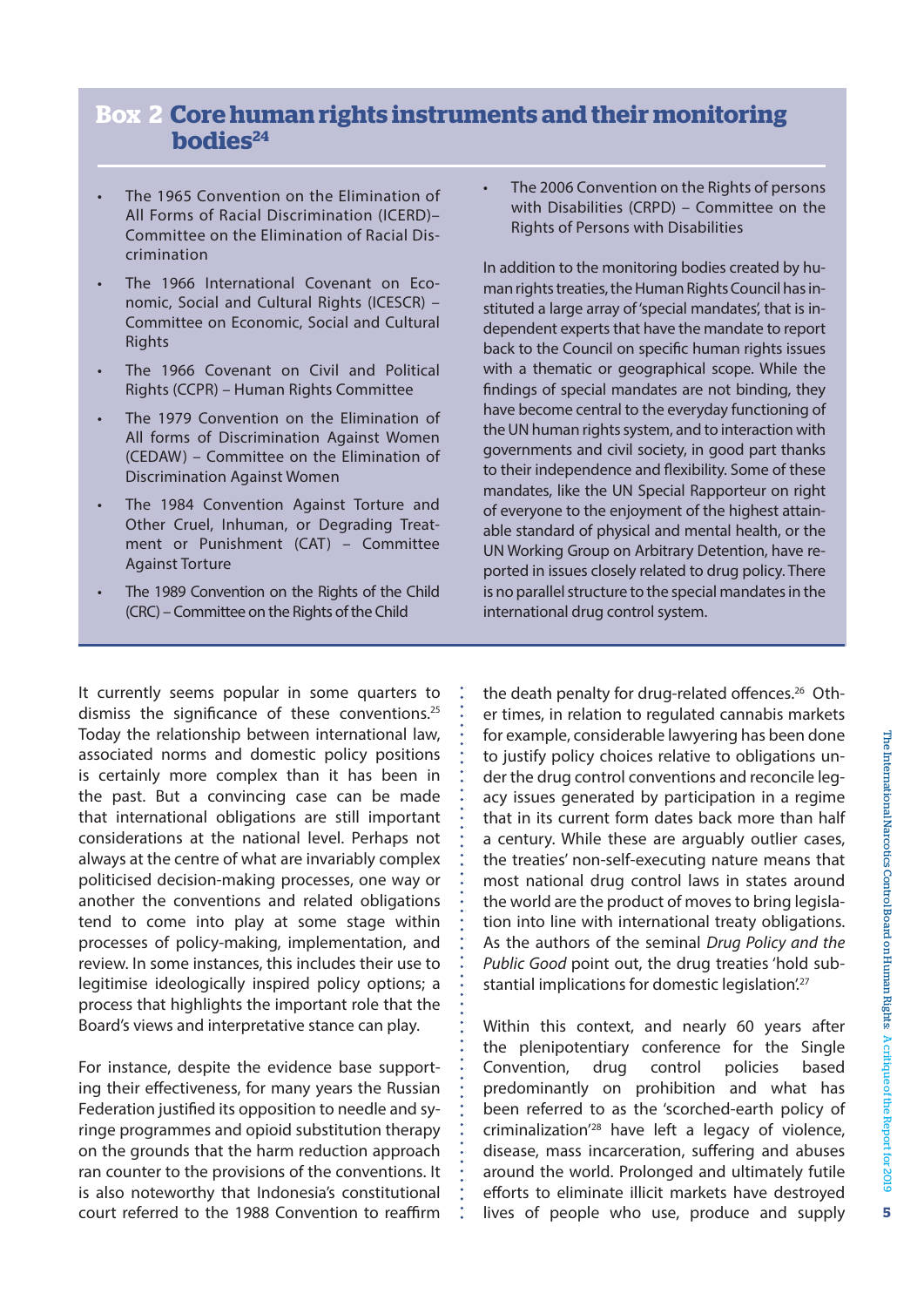drugs, their families and communities, with many inter-related human rights violations arising from or facilitated by punitive drug control policies. Prominent among these are use of the death penalty for drug-related offences, police abuses, discrimination, extrajudicial executions, torture and other ill-treatment, arbitrary detentions, inhumane conditions of detention, and violation of social and cultural rights, including of the right to health.

It is important to note that while the regime certainly privileges a punitive approach, the claim here is not that the drug control conventions *directly* result in human rights abuses. Nevertheless, they 'cannot be divorced from these and other violations, astheir influence on domestic drug control policy and legislation is considerable<sup>', 29</sup> Moreover, 'Unlike human rights law, which focuses to a large extent on the protection of the most vulnerable, the drug conventions criminalise specifically vulnerable groups. They criminalise people who use drugs, known to be vulnerable to HIV, homelessness, discrimination, violence and premature death...<sup>'30</sup> A focus on such groups owes much to the way drugs are framed within the system as a threat to not just the individual, but the 'moral fabric' of society more broadly.<sup>31</sup> The genesis of this perspective – including the ongoing use of the term'scourge'within CND debates – can be found in the preamble of the Single Convention and its reference to the 'evil' of addiction and the duty of states to 'combat this evil'. 32

Within this context, the core objectives of the drug control regime can be seen to generate a range of 'human rights risks'. A feature common within other suppression regimes, in this instance these are 'manifested in documented human rights violations throughout the supply chain<sup>'33</sup> Indeed, when the issue area is viewed through a human rights lens there is 'less concern, as a matter of priority, with reducing the overall scale of the drugs market, than with reducing violence associated with it and securing sustainable livelihoods for rural producers'. Similarly, 'there is less concern with population-wide reductions in rates of drug use than with the health and social harms for individuals and communities associated with such use'. Consequently, 'From this starting point, the human rights and drug control systems are seen, by definition, as being in"conflict" in the broad sense…because they are seen to come to different conclusions for law, policy and practice'. 'International human rights law', it can be argued,'istherefore seen to operate as a"normative counterweight" to the drug control system and in any potential conflict or where there are tensions

between these systems, this must be resolved in favour of human rights'. 34

Returning to Hunt's observation, this reflects the reality of the UN drug control system inasmuch as the 'conventions adopt a restrictive punitive approach to drug users with little acknowledgement of human rights obligations<sup>'35</sup> It is telling that human rights are mentioned explicitly only once in the three treaties, article 14(2) of the 1988 Convention against Illicit Traffic in Narcotic Drugs and Psychotropic Substances.<sup>36</sup> Here, in relation to 'Measures to eradicate illicit cultivation of narcotic plants and to eliminate demand for narcotic drugs and psychotropic substances', it is noted how among other things the 'measures adopted shall respect fundamental human rights'. A possible explanation for the absence of any reference to human rights within the Single Convention (including its 1972 Protocol), and its sister 1971 Convention, lies in the fact that, while introducing new features, the former drew together a series of treaties dating back to 1912.<sup>37</sup> This was a period when there was no real recognition of human rights at the international level. Nonetheless, that the 1988 Convention only includes a single reference indicates the persistent blind spot for the issue within Vienna, even as the human rights regime continued to expand. It should be recalled that the 1980s was a decade of significant activity within the UN more broadly, with the passage of conventions on women (1979), torture (1984) and children (1989). Indeed, it is worth noting that the Convention on the Rights of Child and the 1988 Convention developed in parallel. Beyond the development of hard law, the extent of ongoing separation is starkly illustrated by examination of activity within the CND. It was not until twenty years after the passage of the trafficking convention that a human rights resolution was adopted by that body. After heated deliberations, among other things around language concerning the death penalty and indigenous peoples' rights, this called for the drug control system to work more closely with that relating to human rights. That said, similarly little attention was being given to drugs by the human rights apparatus in Geneva. Indeed, prior to 2008, 'discussion of human rights were almost unthinkable within UN drug control fora, just as discussions of drugs were almost invisible in the UN human rights system<sup>'38</sup> The first Human Rights Council resolution on the topic did not materialise until 2015, in the lead up to the 2016 UNGASS.<sup>39</sup>

Hunt's description of parallel universes thus spoke to the growing interest in and concern for the rapid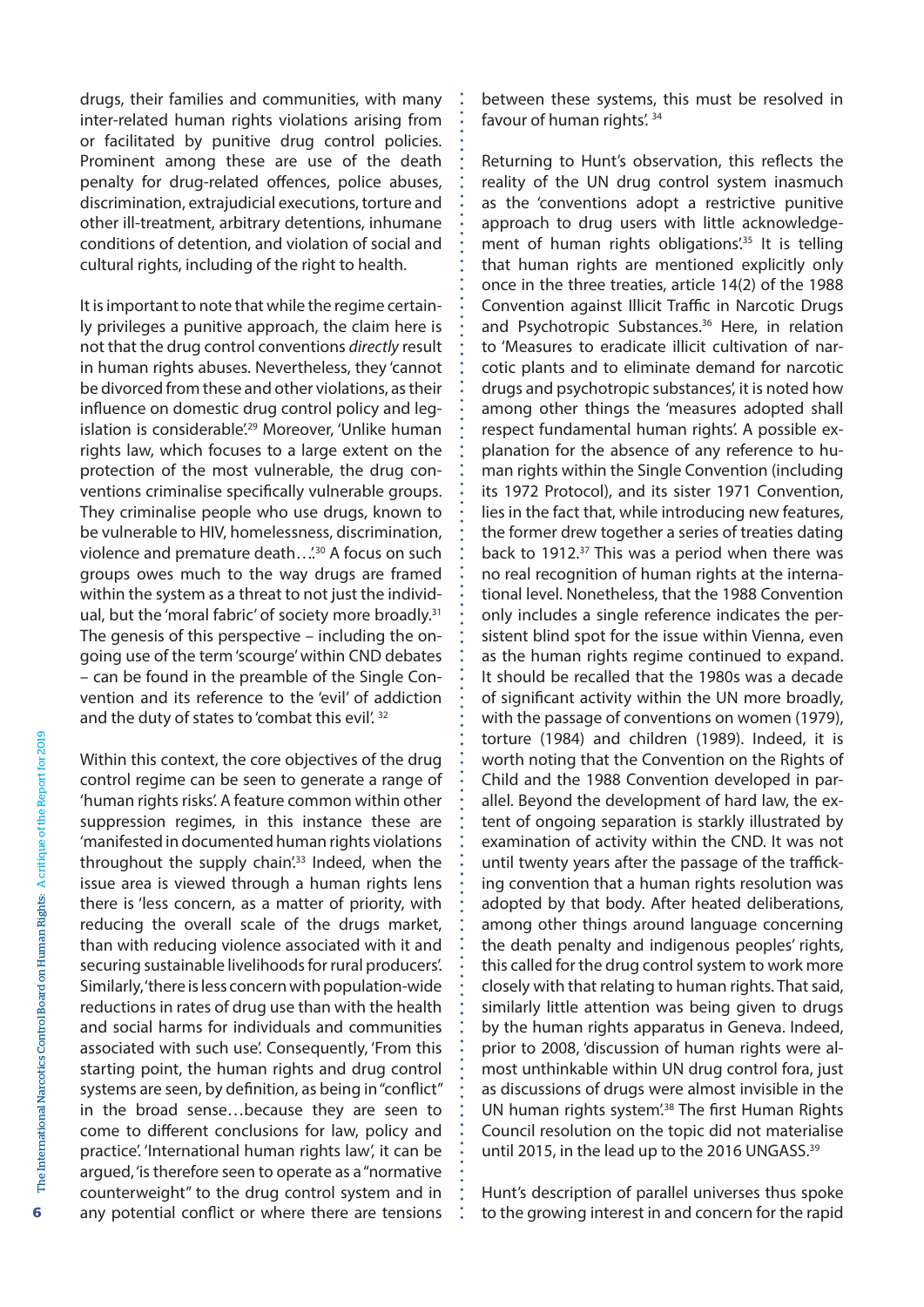expansion of treaties and resultant tensions across a range of issue areas; a topic explored by the International Law Commission in its 2006 Report 'Fragmentation of International Law: Difficulties arising from the Diversification and Expansion of International Law'.40 It can be argued that UN-based systems around drugs and human rights provide a noteworthy example of a potentially conflictual regime complex whereby the intersection of the two systems can generate considerable friction and associated normative contestation amongst system actors.41 Put another way, and as noted above, the fundamentally differing perspective of the two systems suggest, or in some instances even require, opposing solutions to the same 'problem'.42 The resulting tensions and conflicts can be seen across an assortment of human rights and drug policy approaches (see Box 3), and it is within this context that the Board's shifting position on human rights and concomitant changes in its perceived scope and interpretative stance on the drug control conventions becomes increasingly important.

## **The INCB and human rights: A tentative journey**

While this is the case, as with other UN bodies within both regimes, the Board's engagement with human rights has been slow. No doubt related in some ways to the changing views of its members, including the President, the Board's journey can be seen as part of a broader and gradual growth in appreciation of the intersection between human rights violations and the application of punitive drug control policies. Indeed, while for many years overlooked not only within academic scholarship,<sup>46</sup> but also the research and activities of NGOs dealing with both drug policy and human rights, increased scrutiny of traditional law enforcement-dominated approaches has brought the strands together. It is possible to argue that, in a similar fashion to the issue of human rights within the organisation more generally, International NGOs have played a key role in raising awareness and encouraging UN bodies and member states to

## **Box 3 Examples of drug policy and human rights tensions**  and conflicts<sup>43</sup>

| Specific human right & relevant core instrument <sup>44</sup>                                                                                                                                                                         | Conflictual drug policy intervention and context                                                                                                                                                                                                                                                                                                               |
|---------------------------------------------------------------------------------------------------------------------------------------------------------------------------------------------------------------------------------------|----------------------------------------------------------------------------------------------------------------------------------------------------------------------------------------------------------------------------------------------------------------------------------------------------------------------------------------------------------------|
| Right to life - Article 3 of the Universal Declaration of Human<br>Rights (UDHR) and Article 6 of the International Covenant on<br>Civil and Political Rights (ICCPR)                                                                 | Use and retention in law of the death penalty for drug related<br>offences.<br>Extrajudicial killings.                                                                                                                                                                                                                                                         |
| Right to health - Article 12 of the International Covenant on<br>Economic, Social and Cultural Rights (ICESCR) and Article 24 the<br>Convention on the Rights of the Child (CRC)                                                      | Lack of access to internationally controlled drugs for medical<br>purposes, substitution treatment, needle exchange<br>programmes and other harm reduction interventions.                                                                                                                                                                                      |
| Right to liberty - Article 9 ICESCR                                                                                                                                                                                                   | Use of compulsory treatment and of compulsory detention<br>centres in the name of 'drug treatment'.                                                                                                                                                                                                                                                            |
| Freedom from cruel, inhumane, or degrading treatment or<br>punishment-Article 7 ICCPR, Convention against Torture (CAT),<br>Article 37 CRC.                                                                                           | Overcrowding within criminal justice system, lack of harm<br>reduction in detention settings. Deliberate use of drug<br>withdrawal as interrogation technique.                                                                                                                                                                                                 |
| Freedom from forced labour - Article 8 ICCPR                                                                                                                                                                                          | Use of forced labour in compulsory drug treatment centres.                                                                                                                                                                                                                                                                                                     |
| Right to due process and a fair trial - Article 9 ICCPR                                                                                                                                                                               | Overloaded criminal justice systems resulting from large<br>number of non-violent drug related arrests. Automatic entrance<br>of people who use drugs into compulsory detention centres.                                                                                                                                                                       |
| Right to be free from discrimination - International Covenant on<br>the Elimination of All Forms of Racial Discrimination (ICERD),<br>Convention on the Elimination of All Forms of Discrimination<br>Against Women (CEDAW) and ICCPR | Social stigma associated with drug use generating<br>discrimination in the workplace and community. Legal<br>frameworks in some countries also cause discrimination against<br>ethnic groups, indigenous people, and women.                                                                                                                                    |
| Right to an adequate standard of living, and to the progressive<br>realization of economic and social rights - ICCPR and ICERD                                                                                                        | Prohibition of indigenous people to produce and consume<br>traditional drug crops (E.g. coca in the Andes and opium in<br>South East Asia) <sup>45</sup>                                                                                                                                                                                                       |
| Rights of the Child - Article 33 CRC                                                                                                                                                                                                  | Lack of access to treatment and harm reduction services for<br>children that use drugs, lack of access to controlled medicines,<br>enduring criminalization into adulthood, stigmatization (from<br>own use and drug use of parents), death and family breakdown<br>due to drug related market violence, family breakdown due to<br>incarceration of parent/s. |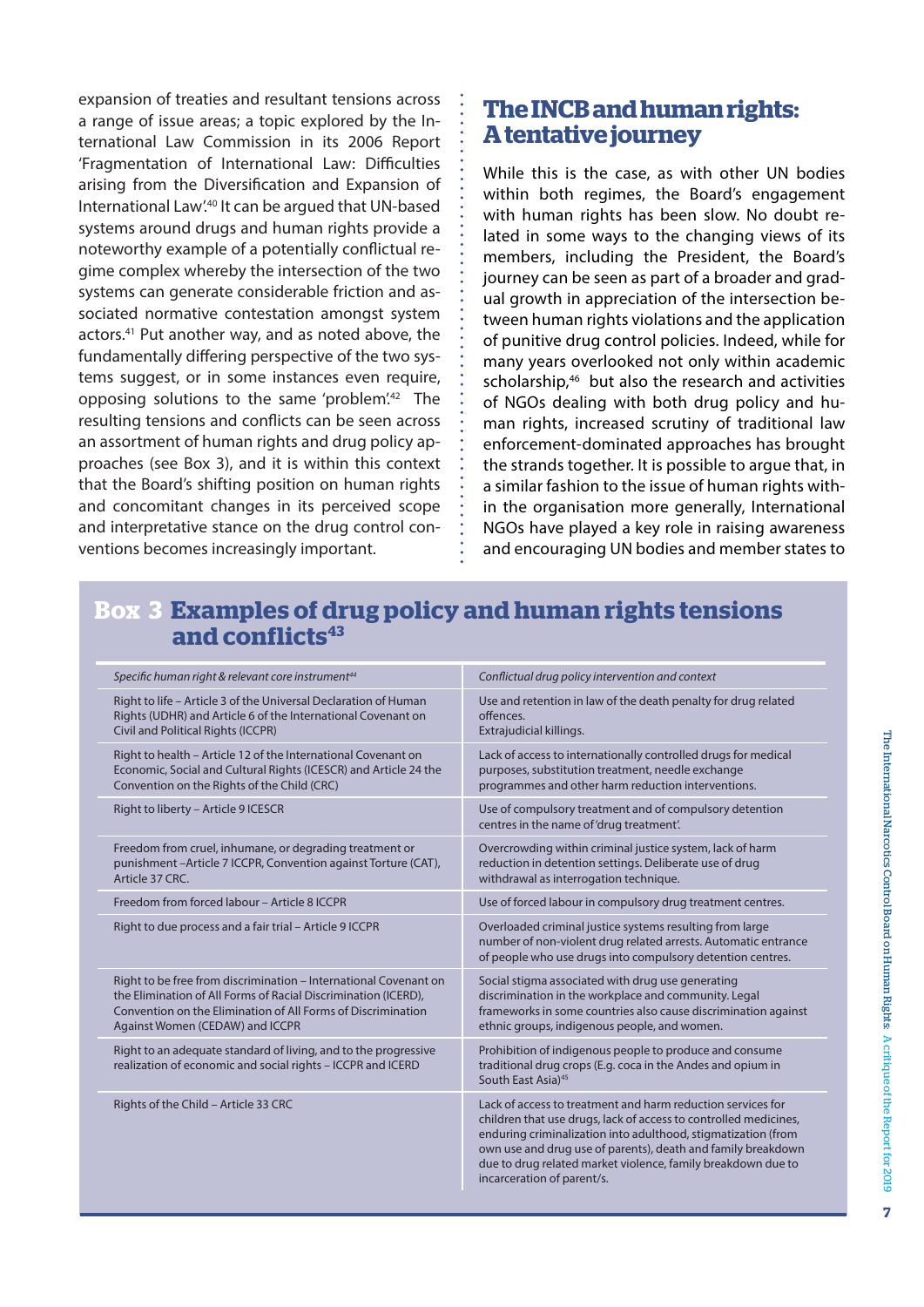consider the human rights implications of a wide range of drug policy approaches; particularly use of the death penalty for drug-related offences.<sup>47</sup> Addressing a catalogue of affected rights, the recently released *International Guidelines on Human Rights and Drug Policy* are critical to this process and provide an important example of non-state actors working to translate international law into concrete obligations.48

It is reasonable to suggest that it was with the issue of the death penalty that the Board truly began to conceive its role as one extending beyond the tight confines of drug control. As analyses of its annual reports, including those conducted by IDPC since  $2007<sub>1</sub><sup>49</sup>$  reveal, the Board traditionally chose to ignore a range of human rights violations in its 'analysis of the drug control situation world-wide' and typically engaged with the issue of human rights on a very limited basis. There is neither the space nor need to reprise these in detail here or indeed engage in forensic and systematic analysis of the Board's reports dating back to its creation in 1968. Nonetheless, a cursory review of reports from the last ten years or so is useful to provide the context within which the Report for 2019 must be understood.

While acknowledging, if often obliquely, the human rights dimension of access to controlled drugs for medical purposes and, more explicitly, the need for proportionality in law enforcement,50 for many years the INCB chose to maintain a predominantly siloed approach that excluded consideration of issues beyond drug policy. It was, therefore, not uncommon for the Board to uncritically note the operation of compulsory drug detention centres, overlook market violence generated by tough law enforcement – sometimes military – interventions (including Thaksin Shinawatra's Thai 'War on Drugs' in 2003- 4),51 ignore the human rights implications of crop eradication, and adopt a hostile position towards harm reduction.52 Comment on the death penalty for drug-related offences was non-existent.

Reflecting increasing isolation within the UN system, this was the case even though other agencies were beginning to call for the end to coerced treatment, and were openly supporting the harm reduction approach.<sup>53</sup> On one of the few occasions that human rights were given prominence before 2014, the INCB President chose to use the Foreword to the Report for 2011 to emphasise the view that the conventions recognise that 'being free from addiction is a human right'.<sup>54</sup> Such a narrow outlook led IDPC's analysis of the Board's behaviour to conclude that, as the body responsible for monitoring the implementation of the UN drug control conventions, 'the INCB should not choose to ignore instances of where parties to those conventions contravene other UN instruments…Put simply the drug control conventions should not operate in a legal vacuum<sup>'55</sup> The extent of the Board's rigidity and siloed outlook, however, was starkly illustrated in 2012. At a meeting with NGOs in the margins of the CND in March, the then President of the Board, Professor Hamid Ghodse, was asked 'Is there no atrocity large enough that you will not step outside your mandate to condemn it?'He replied, 'No. 100 per cent not'.56 The INCB refused to take a position on not only the death penalty but on any human rights violation, arguing that criminal sanctions are the 'exclusive prerogative of states'.<sup>57</sup>

This stance began to change two years later. While not reflected in the text itself, at the London launch of the Report for 2013 the Board's President, Mr. Raymond Yans, made an unprecedented condemnation of the death penalty for drug-related offences. This was followed up more formally by his statement at the 2014 CND.<sup>58</sup> Building on this development, the following year the President's Foreword for the Report for 2014 included a call for the abolition of the death penalty for drug-related offences and stressed that 'drug control measures do not exist in a vacuum; in their implementation of these measures, States must comply with their human rights obligations'.<sup>59</sup> The Report's thematic chapter, 'Implementation of a comprehensive, integrated and balanced approach to addressing the world drug problem', also contained a strong human rights focus.

Reflecting a broadening of perspective, the subsequent Report encouragingly, if fleetingly, noted the human rights impacts of drug-related violence and corruption.<sup>60</sup> Yet, as Hannah and Lines point out, 'While it is significant to see the growing influence of human rights on the Board, its engagement with human rights principles remained complicated'. The INCB increasingly encouraged member states to integrate human rights throughout their drug policies, including in relation to the death penalty. This was given some attention in the Report for 2015, although while practices in Iran and India were noted, the Board did not directly urge abolition by these states.<sup>61</sup> Yet, as is clear in the previous report, most references to human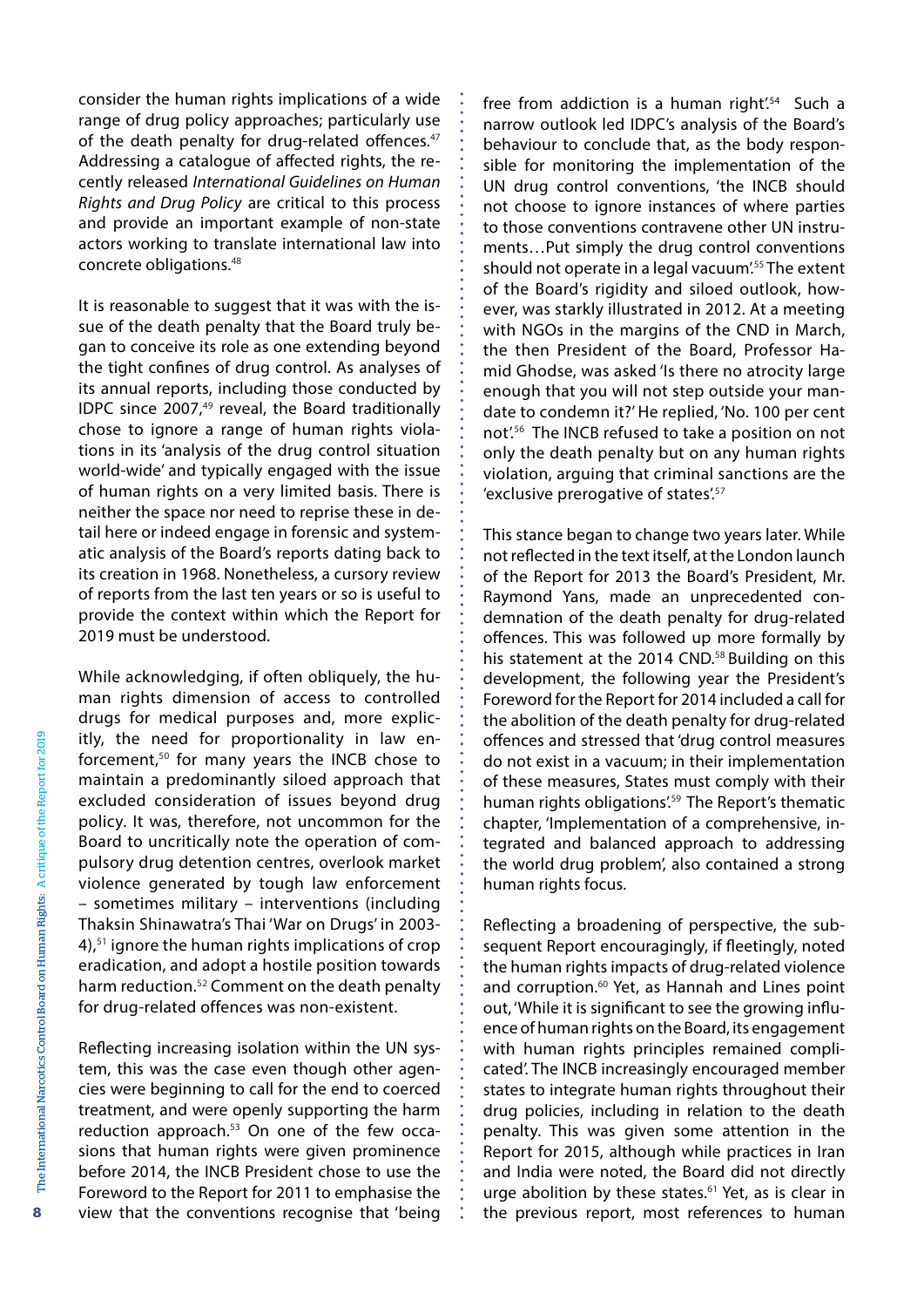rights were made 'in the context of encouraging governments to "make full use of the complex international legal framework in order to protect children from the illicit use of narcotic drugs and psychotropic substances".<sup>62</sup> 'In effect, the primary objective of the INCB remained confined to drug prevention, rather than the promotion of human rights within the drug control context<sup>'63</sup> Evidence for this view can also be drawn from the Report for 2015. Although once again mentioning that'Drug action must be consistent with national human rights standards $'_{1}^{64}$  within the context of 'improving the health and well-being of individuals and societies', the Board's view was that 'the prevention of substance abuse in society in general, and in particular young people, should remain the primordial objective of government action' (emphasis added).<sup>65</sup>

In the years that followed, and in line with increasing attention to the linkages between drug policy and human rights across the UN system, including crucially within the UNGASS Outcome Document, the Annual Reports gradually incorporated mention of a growing range of human rights-related issues. These were accompanied by increased and explicit specificity in terms of not only relevant instruments, but also the naming of infringing member states. For instance, the Report for 2016 incorporated references in the thematic chapter on women and drugs, including a recommendation for the elimination of compulsory drug detention centres,<sup>66</sup> and a 'unequivocal condemnation' of 'extrajudicial targeting of persons suspected of illicit drug-related activity'.<sup>67</sup> In so doing, and unlike in many previous years where non-specific references are made in the text, the importance of both the UDHR and the ICCPR are explicitly noted. Moreover, picking up on a prominent mention of the death penalty within President Werner Sipp's foreword, the Report not only calls for abolition in general terms, including in relation to states in South East Asia and in the overall recommendations, it also directs a comment to the authorities in Singapore.<sup>68</sup>

The next year, commemorating several anniversaries including the seventieth of the UDHR, President Viroj Sumyai used the foreword of the Report for 2017 to stress the importance of human rights to drug control efforts, especially in relation to the right to health. As such, within the thematic chapter 'Treatment, rehabilitation and social reintegration for drug use disorders: essential components of drug demand reduction', mention is given to the significance of the ICESCR and the argument made that human rights law 'can and should contribute to the object and purpose of international drug control'.69 Human rights are also highlighted as a Special Topic, including in relation to extrajudicial killings and the death penalty, both of which are given prominence in the concluding recommendations.70 Across the range of issues, in addition to the UDHR and the ICESCR, $71$  the Board flags up the importance of the Convention on the Rights of Persons with Disabilities<sup>72</sup> and the Convention on Rights of the Child,<sup>73</sup> especially article 33 and, among other things, the 'need to protect children from drug abuse'; a point to which we will return. Significantly, the Report also includes direct reference to the Philippines in relation to 'extrajudicial actions'.<sup>74</sup> This was a development on the previous year. Then, although the issue was highlighted, no specific state was named.75 Interestingly, in the reports for both 2016 and 2017, the Board chooses to name states operating drug consumption rooms (DCRs). In so doing, it urges operation within a framework of treatment and rehabilitation services and social reintegration measures 'either directly or by active referral for access'.<sup>76</sup>

While devoting much attention to the issue of cannabis legalisation, for both medical and non-medical purposes, the Report for 2018 builds upon the previous years' progress. For example, President Sumyai's foreword states explicitly that 'The fundamental goal of the three international drug control conventions, namely, to safeguard the health and welfare of humanity, includes ensuring the full enjoyment of human rights'. And within that context, the main body of the Report mentions human rights concerns across a range of issues.<sup>77</sup> Significantly, once again the focus of a Special Topic, 'Extrajudicial responses to suspected drug related offences' are given attention. Moreover, here and in what appears to have become a welcome and permanent dedicated section on 'International drug control conventions and human rights' within the overall recommendations, the importance of the UDHR and the ICESCR are highlighted.<sup>78</sup> Perhaps demonstrating increasing confidence in its ability to comment beyond the rigid confines of drug policy, amidst discussion of proportionality and human rights the Board exploits its capacity to name and shame by singling out Cambodia, Indonesia and the Philippines regarding 'extrajudicial action' (emphasis added).<sup>79</sup> Similarly, it is also noteworthy that in addition to general recommendations regarding the abolition of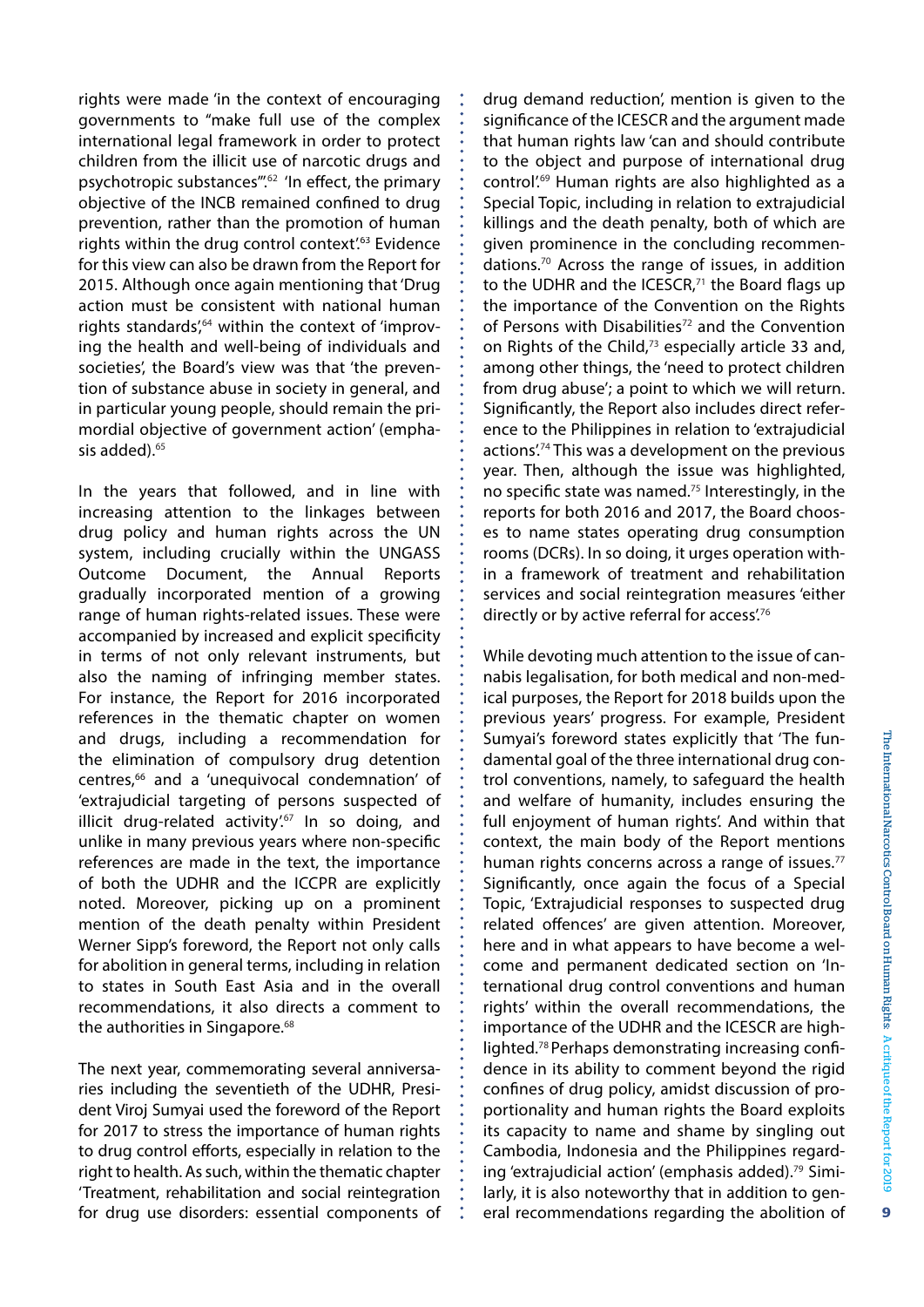the death penalty, the Board explicitly calls upon China, India, Sri Lanka and Bangladesh to consider a change in policy.<sup>80</sup>

## **The Report for 2019: An insight into the Board's position in 2020**

As the previous section demonstrates, recent years have seen the Board, through its annual report, become progressively more engaged with the issue of human rights. Comments by a former INCB member in June 2020 confirm this view and narrow down the timeframe: '…in the last five years the INCB has evolved to a position that recognizes the complexity of today's drug problems and the need for drug policies to respect all human rights conventions'.81 Previously incorporating relatively limited mention, and often then within footnotes, it is now commonplace for the centrality of the issue to drug control to be highlighted not only within the Presidents' forewords, but also in dedicated sections within the report proper, including the overall recommendations. With that in mind, a more granular reading of the Report for 2019 provides a useful snapshot of the INCB's current stance. As will be discussed, although there remain some important omissions, a close examination of the language used in places suggests more proactive engagement, including apparent acknowledgment of states' positive human rights obligations. That is to say, the commitment of State authorities to not simply refrain from certain actions but to take active steps'to respect, to protect and to fulfil human rights'.<sup>82</sup> It also reveals, however, ongoing tensions.

To be sure, the distance travelled from its traditionally siloed position is immediately apparent within the president's foreword. Here, expressing concern over extrajudicial responses, capital punishment for drug-related offences and 'grave human rights violations perpetrated in the name of drug control', Cornelis P. de Joncheere, stresses that 'Human Rights are inalienable and can never be relinquished'.83 Moreover, that the topic of choice for the thematic chapter, 'Improving substance use prevention and treatment services for young people', is inspired by the thirtieth anniversary of the Convention on the Rights of the Child in 2019 shows once again how the Board looks beyond Vienna in contextualising its work and the place of international drug control within the wider UN system. Continuing appreciation in the foreword for a system-wide approach is also reflected by explicit reference to intersections between the 'health and welfare aims of the three drug control conventions' and Sustainable Development Goal 3, on health and wellbeing. The symmetries between the UN-wide Sustainable Development Agenda, its associated SDGs and human rights continues to ensure that the Board stays alert to holistic considerations. It is worth highlighting that in addition to retaining a dedicated section within the Report's overall recommendations, human rights receive attention as one of ten 'Global Issues'. Under the new title for 'Special Topics', the 'Respect for human rights in the elaboration and implementation of drug control policy'is accompanied by two inter-related themes; 'Linkages between the international drug control conventions and the Sustainable Development Goals' and 'Reducing the negative consequences of drug use through effective health policies'.

#### **Oversights remain**

It is important to stress, however, that progress is accompanied by some substantial oversights. For example, the Board neglects several policy approaches within the Americas that have significant human rights implications. Reference is made to the Mexican government's intelligence activities and international cooperation regarding efforts to counter the operations of the 'Sinaloa cartel'.<sup>84</sup> Nevertheless, as in previous years, there is no mention of ongoing militarised interventions in the long-running 'war on drugs' within the country, its role in increasing the levels of market violence, and accompanying human rights violations.85 This is unfortunate considering the growing understanding of the part played by enforcement operations in generating what has been called a 'self-reinforcing violent equilibrium' within Mexico.<sup>86</sup> The human rights dimensions of the similarly enduring issue of aerial fumigation of drug crops in Colombia also fails to get a mention.87 Although confirmation of eradication plans, including – after apparently considerable pressure from the Trump administration $88 - a$  likely return to the practice came after the cut-off date for this year's Annual Report,<sup>89</sup> there was arguably enough debate within the country during the reporting period for the Board to have highlighted how it would impact Colombia's obligations under international human rights law. Among numerous omissions in past reports, this was a repeat of the position, or lack thereof, in the Report for 2018. Here the INCB noted the authorisation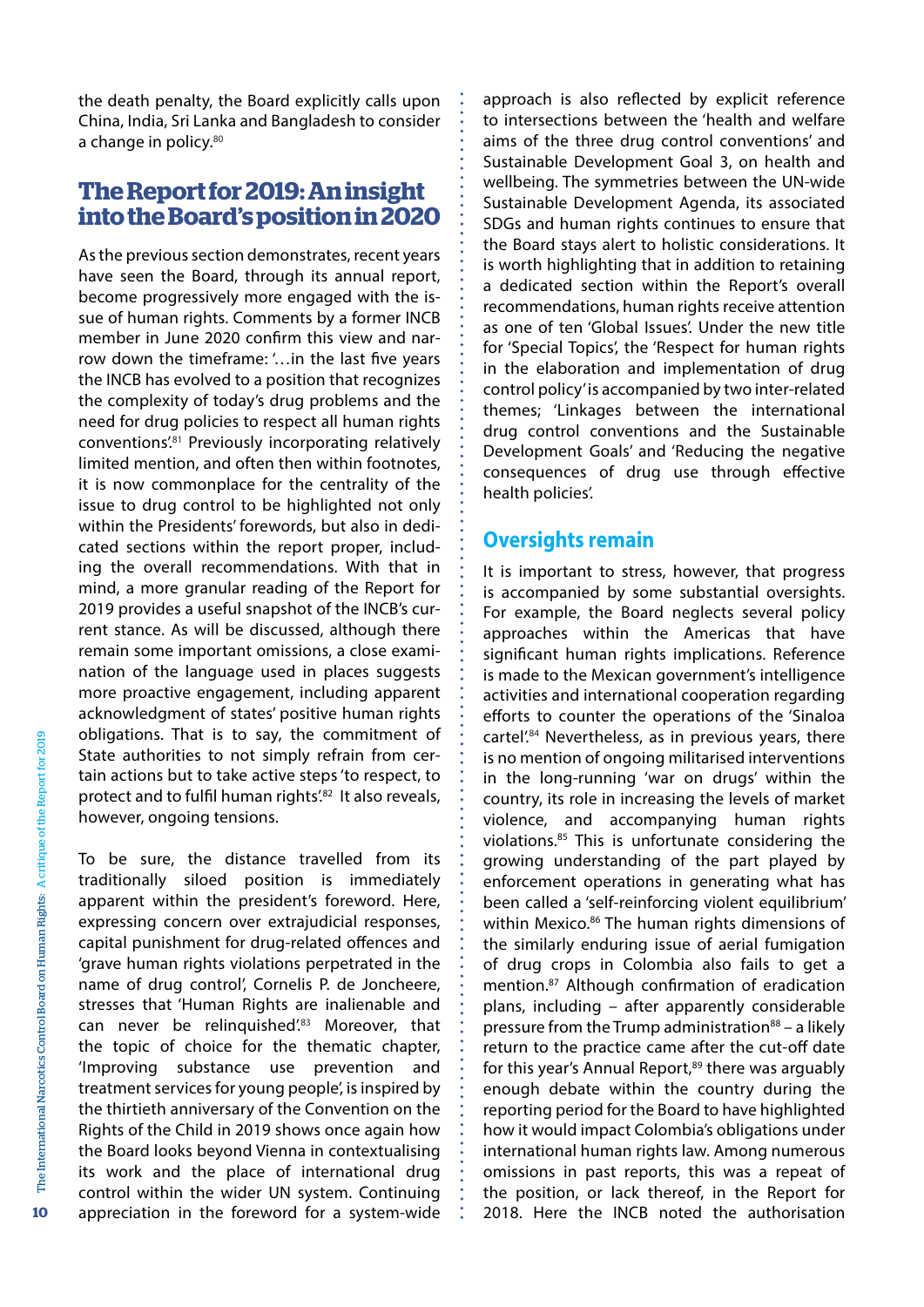by the Colombian Ministry of Health and Social Protection, and the Ministry of the Environment and Sustainable Development, to use drones for the airborne spraying of glyphosate; $90$  perhaps a hint to a potentially problematic interface between technology, counternarcotic operations and human rights. Regarding a more traditional, and already very real, policy choice accompanied by a wide range of human rights consequences, this year's report also fails to comment on 'forced eradication' in Colombia.<sup>91</sup> On this issue, including aerial fumigation, the Board remains well behind other parts of the UN system.<sup>92</sup> Among other concerns, related issues regarding population displacement and the infringement of indigenous and children's rights has led to comment by bodies including the Committee on the Rights of the Child and the Committee on Economic, Social and Cultural Rights as well as the UN Special Rapporteurs on the Right to Health and on Indigenous Peoples' Rights.93

It is also worth noting that the issue of proportionality in sentencing is mentioned on a number of occasions, including in relation to Sri Lanka.<sup>94</sup> Yet, there are certainly other states where policy developments and high levels of incarceration of non-violent drug offenders over the Board's census period warrant attention.

#### **The death penalty and 'extrajudicial responses': Progress with ongoing problems**

These selected examples of ongoing selective reticence are countered to a certain degree by consideration of several familiar themes. Conscious of the growing attention to, and increasingly forthright position on, the issues shown in recent years, it is unsurprising that the Report for 2019 is very clear on the Board's stance on both the death penalty and 'extrajudicial responses'. Having described policy developments within the countries, including changes in laws relating to synthetics and stimulants, the INCB calls for an end to the use of the death penalty in Sri Lanka, Bangladesh and Egypt.<sup>95</sup> It also encourages 'all States that retain capital punishment for drug-related offences to commute death sentences that have already been handed down..."<sup>96</sup> Elsewhere the Report makes more general observations. For example, within the 'Global Issues' section it adds a functional element to the topic by noting how 'Protecting the rights and dignity of individuals suspected of having committed drug-related offences may at times seem counter-intuitive, but drug control policies that protect all human rights principles and standards have proved to be the most effective and sustainable<sup>'97</sup>

Moreover, while pointing out the importance of human rights norms in the pursuit of drug policy, it is interesting to read the view that, 'Together, States and civil society can embrace the core objectives of the international drug control trea¬ties by designing drug policies that are harmonious with the human rights conventions and fully promote the health and welfare of humankind'. <sup>98</sup> Among other things, within the Recommendations the Board also 'appeals to all States par¬ties to pursue control policies that respect and pro¬tect all human rights and are consistent with international human rights instruments'. It goes on to note that 'Drug abuse and drug-related activities cannot be lawfully addressed without ensur¬ing the protection of human rights and compliance with the international drug control conventions' (emphasis added).99 Such phrasing provides useful insight into the Board's stance and indeed reveals the tension inherent within it. Apparently deliberate use of the term 'lawfully' accurately describes the appropriate application of drug control within a human rights framework. Yet, there remains an implicit suggestion that compliance with the drug control conventions symbiotically ensures human rights protection. That is to say, it is only unlawful approaches pursued in the name of drug control that threaten human rights.

On a related point, equally appropriate attention is devoted to 'Extrajudicial responses to sus¬pected drug-related activities', or what within the context of the Philippines more accurately should be called extrajudicial executions.<sup>100</sup> Again, these are condemned in general termsin both the'Global Issues' section<sup>101</sup> and the Recommendations. In the latter, among other things the Board notes 'The fundamental goal of the international drug control conventions, to safeguard the health and welfare of humanity, *includes the full enjoyment of human rights'* (emphasis added). It goes on to stress that'State actions that violate human rights in the name of drug control policy are inconsistent with the international drug control conventions', and that such action'cannot be justified under international law, including under the international drug control conventions<sup>'102</sup> Although, among other more specific references to international law,103 a welcome sentiment, the relationship is more complex than suggested. For example, since China is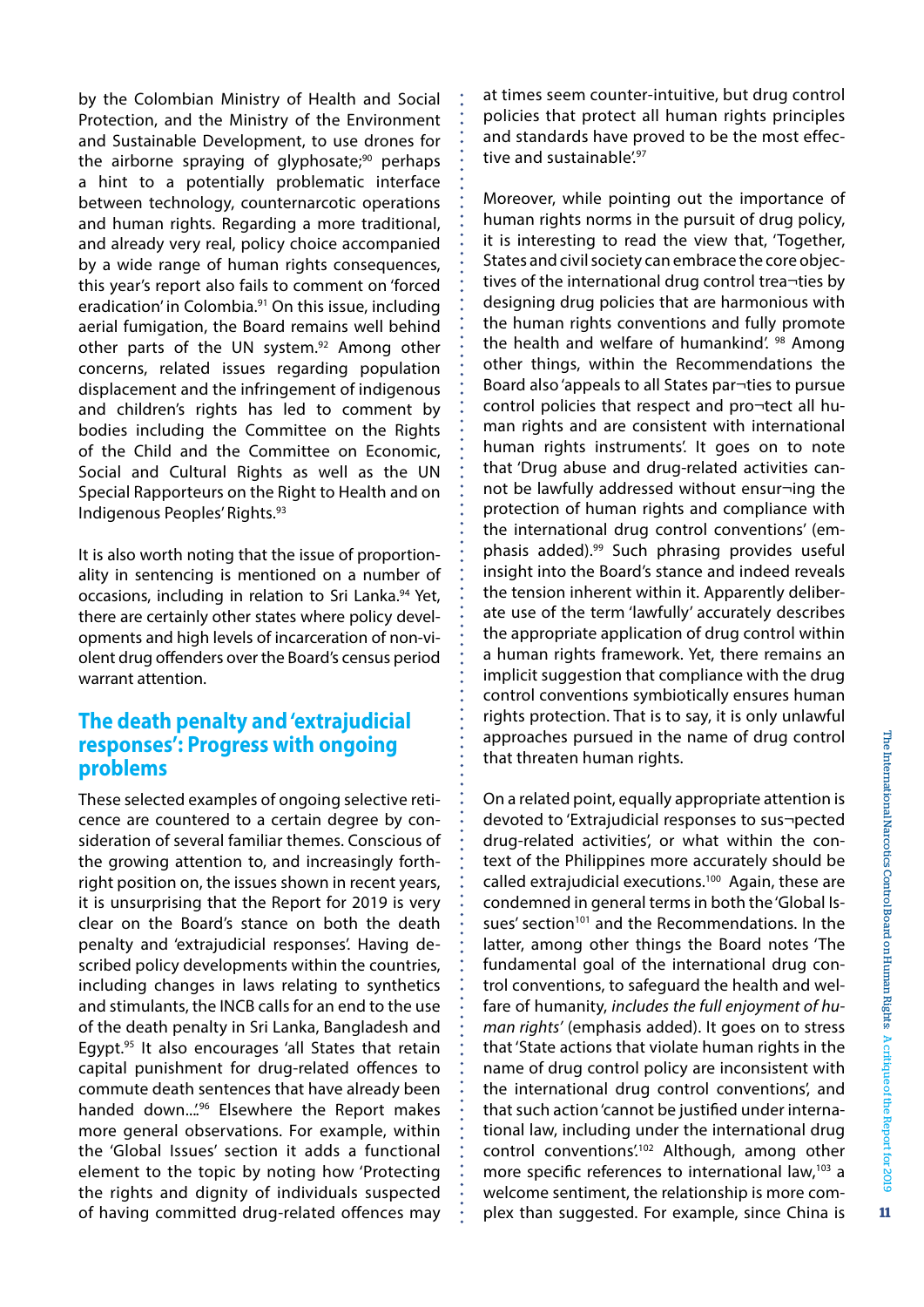not bound by the ICCPR (signed but not ratified), its use of the death penalty is not in breach of that Covenant. Moreover, with the death penalty not mentioned in the drug control conventions, the claim that it violates them requires stronger and more elaborate argumentation. This one example indicates the complicated nature of the intersection between the two regimes with the lack of precision potentially weakening the Board'sstance on other important issues.

Elsewhere, the Report is more precise. For example, selected as a country for review within the 'New developments with regard to overall treaty compliance in selected countries' section, detailed attention is given to the Philippines.<sup>104</sup> Deploying particularly strong language, the Board calls on the Government 'to issue an immediate and unequivocal con-demnation and denunciation of extrajudicial actions against individuals suspected of involvement in the illicit drug trade or of drug use, to put an immediate stop to such actions, and to ensure that the perpetrators of such acts are brought to justice in full observance of due pro¬cess and the rule of law'.105 Significantly, beyond general references to 'human rights instruments',<sup>106</sup> the Board's discussion of the Philippines also makes note of related events and responses in other parts of the UN system, including Geneva. For example, in addition to noting the country's withdrawal from the Statute of the International Criminal Court after the Court had decided to conduct an enquiry into its approach to drug control,<sup>107</sup> it also makes reference to Human Rights Council Resolution 41/2 of 11 July 2019 on the promotion and protection of human rights in the Philippines, specifically with respect to the country's cam-paign against drug trafficking and use<sup>',108</sup>

#### **Health-related issues: Constructive, yet complicated**

On health-related issues, including the interconnected topics of treatment, harm reduction and availability of internationally controlled substances for medical and scientific use, the Report for 2019 takes a constructive – although still somewhat complicated – position. As has been the case in recent years, the Board explicitly 'discourages the use of compulsory detention for rehabilitation of people affected by drug use' in East and South-East Asia, encourages countries'to implement voluntary, evidence-based treat¬ment services with due respect for patients' rights', and in so doing

singles out the policy approach of Singapore.<sup>109</sup> As a welcome adjunct, when focusing on West Asia, it also'notes with concern that in some countries of the region access to treatment for drug depen¬dence is possible only upon registration as a drug user', and highlights the potential infringement of a range of rights, 'including serious social stigmatization that impedes recovery and social reintegration'.110 All of this is welcome. However, among other legacy issues relating to the Board's previous stance, it is difficult to ignore the irony of its concern for stigmatisation. As discussed elsewhere, for many years the INCB's language concerning, among other things, people who use drugs and DCRs (what were referred to as 'shooting galleries') was highly stigmatising.

Although making no direct reference to the obvious core minimum requirement of the right to the highest attainable standard of health or specific associated instruments, including those relating to the protection against cruel, inhuman or degrading treatment.<sup>111</sup> much attention is once again given to ensuring availability of internationally controlled substances for medical and scientific use. This is particularly so in relation to disparities of access, including for palliative care, in different parts of the world. The topic is given prominence in both 'Global Issues' and the Recommendations sections, and is linked in places to SDG 3; ensuring healthy lives and promoting well-being for all at all ages.112 Significantly, the Board points out that 'These challenges include the limited access to pain medication, including opioid analgesics and medicines used for substitution therapy $\frac{7}{113}$ with the latter providing a demonstration of the integration of harm reduction within the Board's analysis. Indeed, while it has had a long, complicated, and fluctuating, relationship with the approach, the latest Report seems to signify a more comfortable and supportive stance; $114$  a position certainly enhanced by language within the UNGASS Outcome Document and the 2019 Ministerial Declaration. As is almost unavoidable in a snapshot of global drug policy developments, the INCB uses the term harm reduction in relation to programmes in several countries.<sup>115</sup> Elsewhere, the more politically acceptable proxy phrase, 'minimizing the adverse public health and social consequences of drug abuse $^{\prime}$ <sup>116</sup> or variations thereof, is deployed, including within the recommendations. Here it is noted how '…States parties are encouraged to implement measures that can minimise the adverse public health and social consequences of drug abuse, including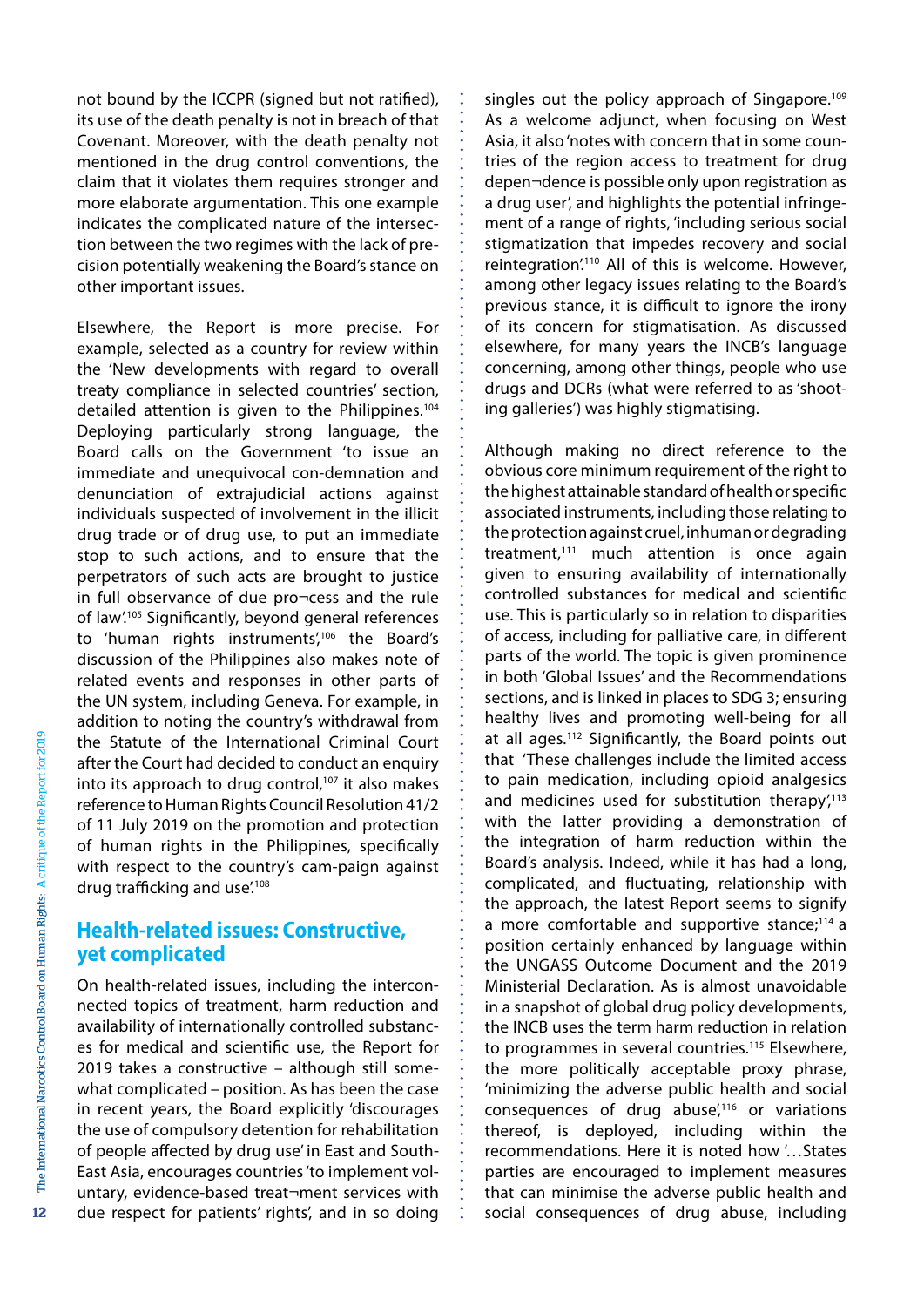through appropriate medication-assisted therapy programmes'.<sup>117</sup> Note is also made of specific interventions in a number of countries,<sup>118</sup> including DCRs in several European states.<sup>119</sup> Caution still clearly exists. Indeed, for example, while policy options are encouraged, opportunities to remind states of the duty to uphold the highest attainable standards of physical and mental health are missed. But gone is the hostility of previous years, with the Board showing support for a range of interventions, including DCRs, needle and syringe programmes and 'opioid agonist therapies', providing they are part of 'an integrated approach for referral and improved access for under¬served populations to treatment and support services'.120

A subtle connection between harm reduction and human rights can also be found within the thematic chapter, 'Improving substance use prevention and treatment services for young people'. Here, amidst some useful links to the SDGs and structural determinants of drug use,121 is what might be seen as a more nuanced position on states' obligations under human rights instruments. As noted above, mindful of the inspiration for the choice of chapter topic, it is no surprise to read the Board's view that 'Apart from the international drug control conven¬tions, the importance of protecting children from drug use and dependence is also reiterated in article 33 of the Convention on the Rights of the Child'. In this regard it goes on to quote verbatim the provision, stressing that States parties to the Convention on the Rights of the Child 'undertake to "take all appropriate measures, including legislative, administrative, social and educa¬tional measures, to protect children from the illicit use of narcotic drugs and psychotropic substances as defined in the relevant international treaties, and to prevent the use of children in the illicit production and trafficking of such substances".<sup>122</sup>

On the face of things, this appears to conform to the standard position on the relationship between the drug control conventions and the Convention on the Rights of the Child. Recall, for example, references in the Report for 2017 and use of the Convention on the Rights of the Child by some states to defend the current shape of the drug control regime.123 Nonetheless, at various points within the chapter the Board's position seems to hint at a more expansive view of article 33, particularly in relation to the right to health and a broader understanding of the concept of protection. Specifically, chapter 1 not only notes the need for 'renewed

efforts to support the prevention of substance use and the treat¬ment of drug use disorders, including services aimed at reducing the adverse health consequences of drug use' (emphasis added),<sup>124</sup> but also highlights the importance of the United Nations Office on Drugs and Crime-WHO 2017 publication, International Standards for the Treatment of Drug Use Disorders.<sup>125</sup> This incorporates references to both opioid substitution therapy and needle and syringe programmes.<sup>126</sup> Of relevance here is the observation that beyond simply protecting children from the illicit use of narcotic drugs and psychotropic substances, as stated in article 33, children should also be protected from the 'health harms associated with drug use for those who have already begun using'. This 'acknowledges that many children use drugs, requiring treatment to assist'and'recognisesthe value of harm reduction measures for young drug users.<sup>127</sup> Consequently, the Board's perspective is more in line with that of the Committee on the Rights of the Child. This now routinely recommends harm reduction alongside treatment and prevention. It might be argued then that the Board has tweaked its position relative to the 'primordial objective of government action' as expressed in its Report five years ago. Indeed, while there remain gaps in the INCB's analysis, it is constructive – if still problematical – to read all references to human rights within this year's publication within the context of an important paragraph within the 'Global Issues' section:

Ensuring the consistency of drug control policies and programmes with human rights obligations means accepting that the drug control treaties are not in conflict with human rights. *Rather, the three international drug control conventions ought to be read within the international human rights framework*, including the protection of fundamental freedoms and due process rights, stem-ming from the inherent dignity of all people. Compliance with the drug conventions can therefore lead to the direct and *positive fulfilment of human rights*, especially the realization of our universal right to health, which includes access to treatment (emphasis added).128

At one level, it can be argued that the Board has adjusted its position by emphasising that the drug conventions must be located within the more expansive body of international human rights law. This is not to suggest a hierarchical relationship in which, through virtue of inclusion in the UN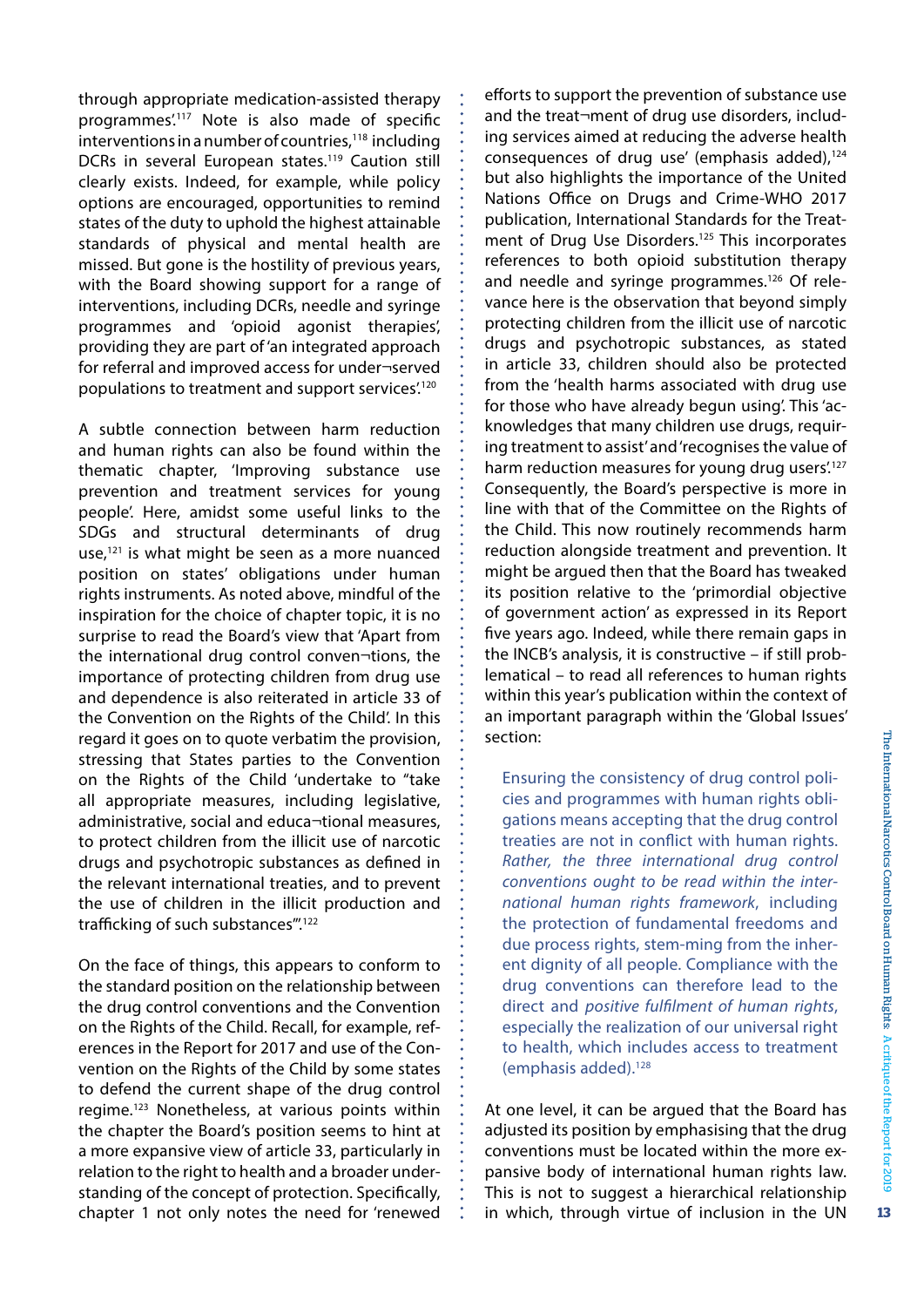Charter, human rights automatically prevail over all other treaty obligations.<sup>129</sup> Nonetheless, this acknowledgement appears to soften somewhat the connection between human rights and the goal of market elimination. In moving to invert the traditional primacy of drug control we can arguably see encouraging steps towards the promotion of human rights within the drug control context. Nonetheless, it is impossible to ignore the Board's resolute and problematic view that there is no divergence between the drug control conventions themselves (as opposed to the application of some domestic counter drug measures that operate beneath them) and human rights norms and obligations. Though presented as complementary, in reality the relationship is sated with conflicts and tensions. As a consequence, while reference to positive human rights within the paragraph can be seen to elevate the obligations of states to proactively work towards the right to health, it is simultaneously undermined by the misleading inference towards the existence of the innate human rights credentials of the drug control conventions. To be sure, not only do many fundamental tensions remain, they may be irresolvable.

#### **Concluding discussion**

As the preceding discussion demonstrates, the Board continues to engage in the practice of selective reticence where human rights are concerned. There is no escaping the fact that the Report for 2019 overlooks domestic policy choices with worrying implications for a range of fundamental rights, including those relating to indigenous peoples and other economic, social, and cultural rights. That said, it is also important to stress that the INCB is today more engaged with the issue than at any point in its 52-year history. Though arguably an inevitable part of a broader process to increase system-wide coherence, for this it should be commended. References to a range of human rights obligations of states can be found throughout the Report for 2019, with the publication revealing an increased awareness of – or willingness to acknowledge – the manifold points of contact between the UN-based regimes for drug control and human rights. The Board now not only makes explicit reference to specific human rights instruments that need to be considered alongside implementation of the drug control conventions, but also effectively uses the Report to shine a light on individual states that favour use of the death penalty for drug-related offences and tolerate

extrajudicial measures against drug traffickers and people who use drugs. This is clearly a significant development relative to its position little more than a decade ago, although use of the term 'extrajudicial action/s' remains curious. Moreover, when considering the scope of infringements often generated in the pursuit of drug control, such negative duties set the bar for expected standards of behaviour very low.

As such, it is important also to highlight the Board's more expansive discussion of human rights as they pertain to the right to health. This includes the subtle reference in this year's Report to states'positive obligations, including in relation to access to treatment. Once again, however, this is for several reasons not without its problems. First, as noted above, the reference misleadingly suggests that the drug control conventions are innately human rights compliant. Second, while devoting considerable – and welcome – attention to harm reduction ('reducing the adverse public health and social consequences of drug abuse') and 'Availability and access to narcotic drugs and psychotropic substances' it is possible to argue that there remains an imbalance in the Board's approach. Where the positive obligations relating to the right to health are concerned, there is an ongoing reluctance to name states that could be doing more to ensure compliance. This is particularly in relation to the provision of scientifically proven harm reduction interventions in countries in what might be referred to as the 'Global North'. Contrast this to not only 'naming and shaming' of states' failures concerning negative obligations in relation to the death penalty and 'extrajudicial responses', which is clearly welcome, but also those engaged with cannabis market regulation. Progress has clearly been made. But work remains to be done.

Indeed, just as the development of the concept of human rights within the UN system more broadly must be understood as a gradual iterative process, so the Report for 2019 represents the latest manifestation of an evolving interpretative perspective. This is certainly what is necessary. As Lines cogently argues, 'international drug control law must be interpreted in an evolutive or dynamic fashion that considers treaty obligations in light of present-day conditions and developments in international law.<sup>130</sup> This is particularly pressing during a time when – moving well beyond observations concerning states''management of contradictions' – the post-1945 rules-based international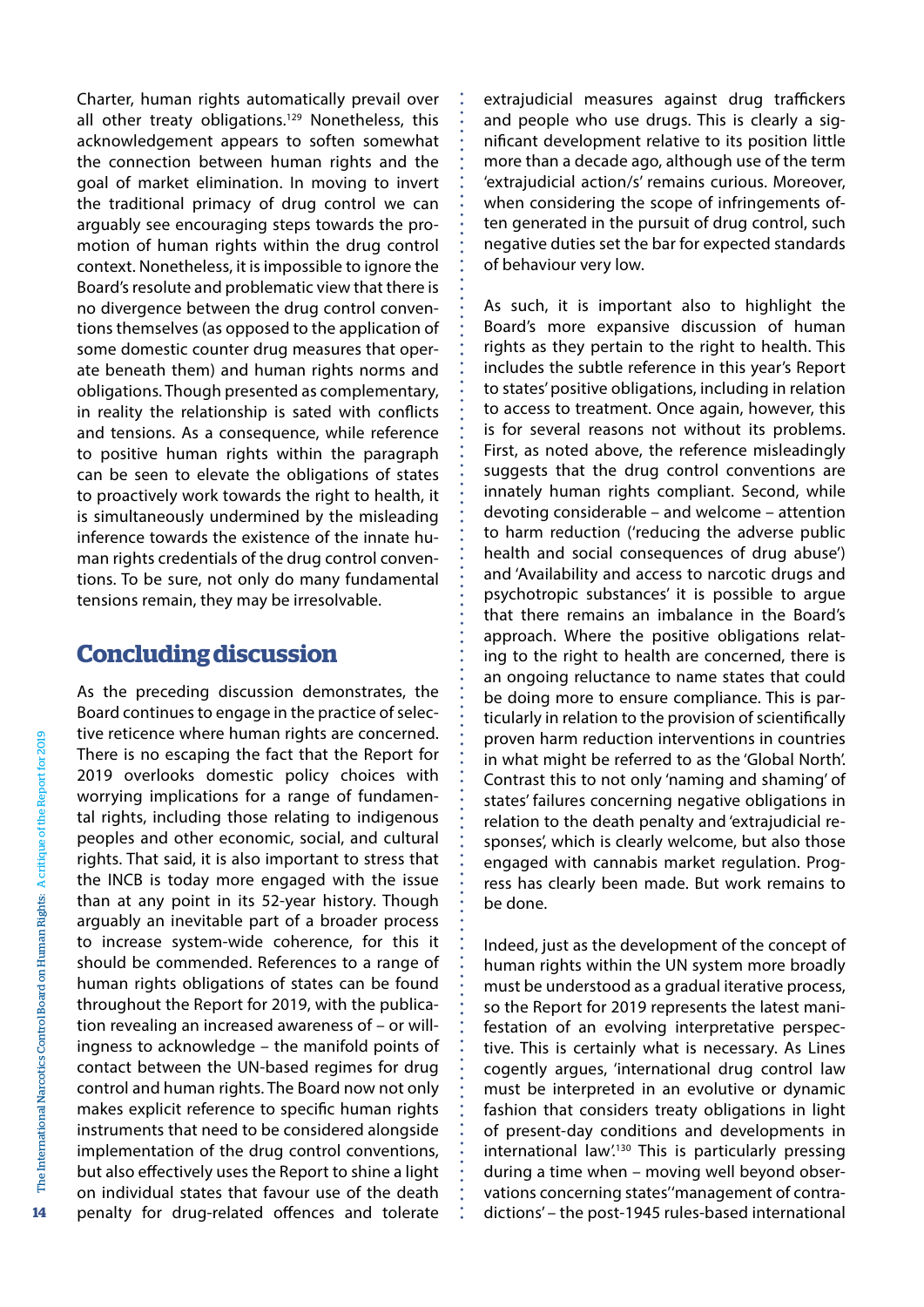order of which both regimes are a part is in an unprecedented state of crisis.<sup>131</sup> To be sure, it is vital that international monitoring bodies like the INCB do more to highlight a host of human rights violations. President Trump's apparent approval of President Duterte's anti-drug crackdown in the Philippines starkly illustrates how sole reliance on member states to sustain normative expectations at the intersection of drug policy and human rights is complicated and prone to fluctuation.<sup>132</sup> Further, it cannot be ignored how a rise in nationalism and an associated disregard for multilateral institutions has only been accelerated by COVID-19.<sup>133</sup>

Within this context, it is particularly timely to highlight the INCB's view that member states and civil society can work together more closely in the pursuit of human rights compliant drug policies. In discussions of human rights more generally, David Forsythe noted in 2006 that 'For the foreseeable future, the primary issue about human rights in international relations is not whether we should acknowledge them as fundamental norms'. 'Rather', he continues, 'the primary issue is when and how to implement human rights in particular situations.<sup>134</sup> Fourteen years on, this view is more relevant than ever and one with increasing salience for drug policy. With a view to improving system-wide coherence, negotiating the interface between the regimes for drug control and human rights stands as a key challenge for both. And it is a boundary where, as in other issue areas, NGOs are well placed to make a significant contribution. This should extend beyond limited meetings with the Board during its country missions to include a range of systematic activities relating to human rights monitoring and data sharing, a process that could include both best and worst practices. In this vein, and while not a new idea in terms of improving a system-wide approach,<sup>135</sup> it is also not unreasonable to suggest that the Board enhances cooperation and openness with human rights bodies in Geneva, particularly in relation to states' positive obligations. This might include, among other things, engagement with the UN Special Rapporteur on the right to health, formal incorporation into its work of human rights guidelines, notably the *International Guidelines on Human Rights and Drug Policy*, <sup>136</sup> and frameworks to assess human rights risk environments.<sup>137</sup> In this way, there could be mutual gains in terms of both monitoring and reporting and ultimately the leverage of all bodies concerned.

Moreover, beyond structural adjustments, the composition of the Board remains an important

consideration. Writing on'The evolution towards a humanist perspective on UN drug policy', a former Board member recently noted that 'the interpretation of the drug conventions depends on who the members of the INCB are, which in its history has had very few international lawyers who are experts in the interpretation of the conventions.<sup>138</sup> A review of the Board's membership over the years reveals a change in this regard, with the INCB currently including one member with a human rights background.139 Differing perspectives on the relationship between human rights and drug policy does not of course guarantee progressive positions of an individual or the body more broadly. Yet, at the very least, consideration for appropriate legal experience on the Board must surely be a constant consideration. Indeed, perhaps the time is right to consider formally re-visiting the composition of the Board as laid out in the Single Convention. Would, for example, it make sense to move beyond WHO nominations to include those also made by the OHCHR? Alternatively, efforts could be made to explore how, one way or another, the Special Rapporteur on the right to health might be brought into the Board's deliberations.

All that said, fundamental and irresolvable tensions remain. As progressive and interpretively dynamic as the Board may become, it can only ever go so far. Whatever way they are framed, there will always be the inherent belief that the application of human rights principles and standards can make prohibition-based drug policy 'effective and sustainable'. This remains the case even though by their very nature the drug control conventions must be seen as part of structural human rights risk. Further, as has been noted 'The drug conventions and *drug control institutions* have an indirect but influential relationship with human rights abuses; while they do not prescribe them, they do structure the system that employs them at the national level' (emphasis added).<sup>140</sup> This essential reality remains despite the Board's insistence that the regimes for drug control and human rights are complementary; a view that arguably contributes to, and builds from, language in soft law instruments like the UNGASS Outcome Document.

The adoption of a broader interpretive reading of the drug control conventions certainly creates welcome space to accommodate a health and human rights-oriented approach like harm reduction, and while not mentioned in the Report, policies decriminalising drug possession for personal use. Ultimately, however, in fulfilling its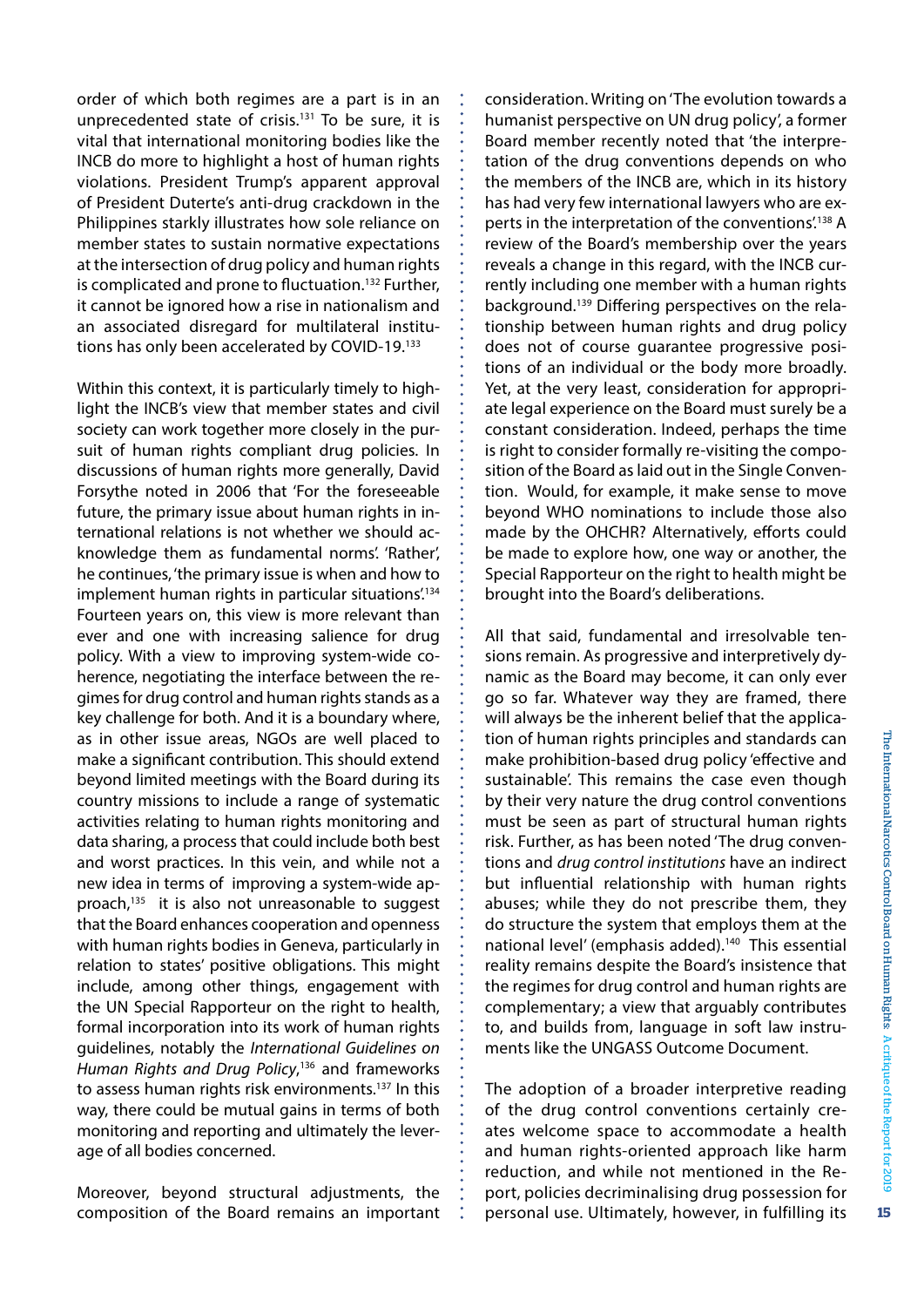mandate under the Single Convention the Board must maintain the view that the best way to safeguard the health and welfare of humankind is to 'limit the use of narcotic drugs and psychotropic substances exclusively to medical and scientific purposes'. Put simply, as a creature of the drug control regime, drug policy objectives will always remain paramount.

And, beyond reoccurring flashpoints around issues like the death penalty and harm reduction, it is here that diverging views of human rights generate arguably the Board's most pressing challenge. The INCB describes in considerable detail in this year's Report how some sovereign states have engaged in, or are considering, the implementation of legally regulated markets for adult non-medical cannabis use. This is a policy shift quite rightly deemed, and noted frequently by the Board, to be outside the confines of the conventions. What it does not mention is that in some jurisdictions concern for human rights has been a driver for policy shifts or debates around them. Paradoxically, a convincing legal case has also been made that 'there is a strong, and indeed the strongest, case to be made for regulated permission of cannabis to qualify as a positive human rights obligation under certain conditions.<sup>141</sup> Indeed, in 2016 the UN Special Rapporteur on the right to health welcomed states to 'seek alternatives to punitive or repressive drug control policies, including decriminalization and legal regulation and control and nurture the international debate on these issues, within which the right to health must remain central'.142 It would appear then that while Hunt's parallel universes are undoubtedly moving closer together, where the INCB is concerned there will never be a full and satisfactory convergence.

#### **Acknowledgments**

This report was drafted by David Bewley-Taylor. A big thank you goes to Damon Barrett, Marie Nougier, Adria Cots Fernández and Tom Blickman for their close reading, insightful comments and feedback on earlier drafts. As ever, any errors of fact or interpretation remain with the author.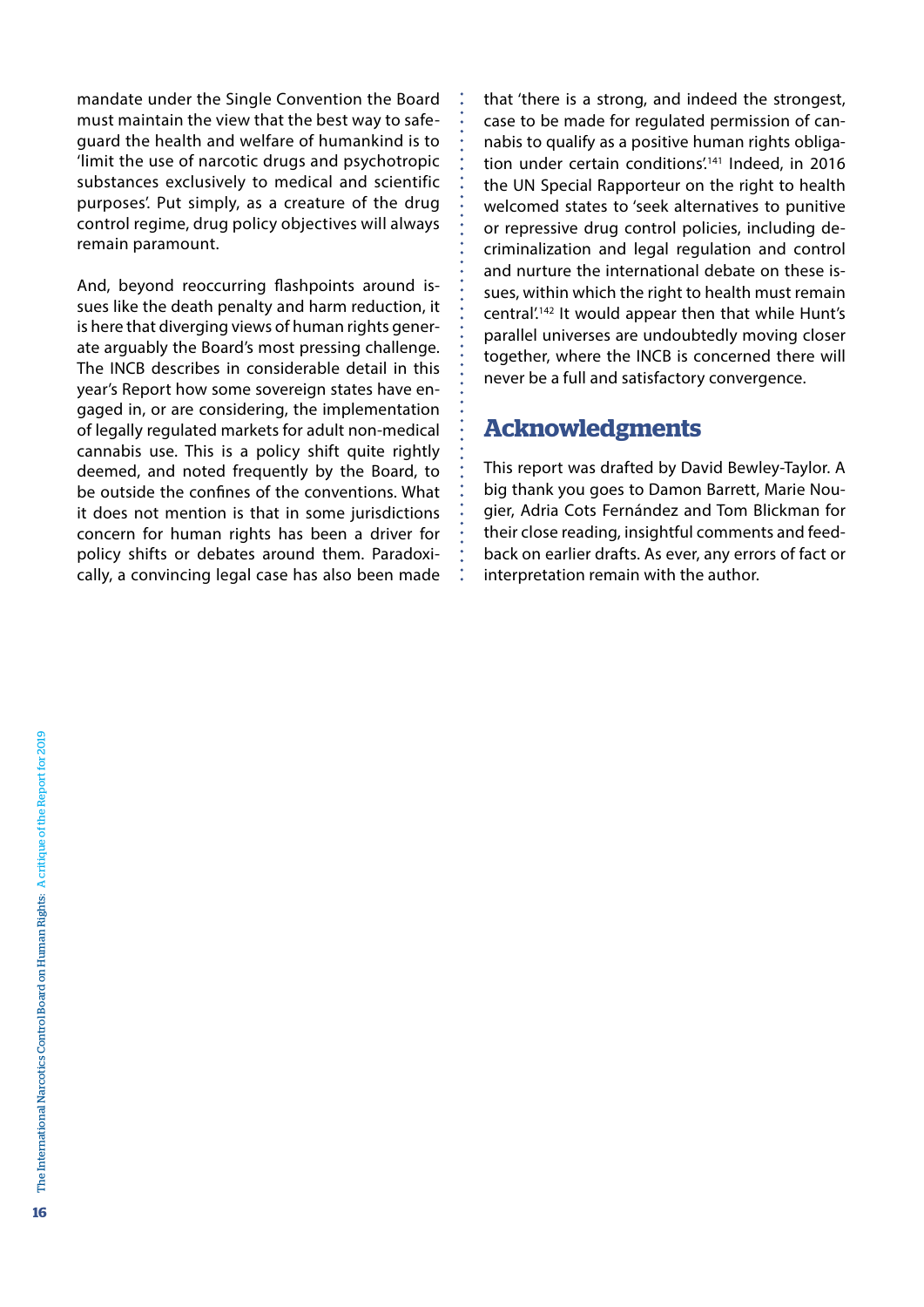#### **The Evolution of the human rights regime**

Concepts of human dignity and rights have a long history with their recognition as issues of transnational concern dating back to the Westphalia Treaties of 1648. Yet, it was only with the end of the Second World War and the establishment of the UN that they began to 'take on an internationally obligatory nature<sup>'143</sup> Some even go as far as to argue that prior to this 'there was near universal agreement that human rights were not a legitimate concern for international relations' (original emphasis).<sup>144</sup> That said, it is clear that state sovereignty and the associated concept of non-intervention in the internal affairs of other nations remained core principles around which inter-state engagement took place; a structural tension that remains evident today within the realm of international drug policy. Nonetheless, a combination of the abuse of rights perpetrated by some states in the years before 1939, the horrors of the conflict itself and the collapse of the international order ensured that proposals for the protection of fundamental rights became a central focus for the emerging post-war international institutions. This was manifest in their incorporation into the Charter of the United Nations. Adopted in San Francisco in the summer of 1945, this is generally regarded to be built upon three pillars: human rights, peace and security, and development.

More specifically, the preamble of the Charter lists as two of the organisation's four principal objectives<sup>145</sup> the determination 'to reaffirm faith in fundamental human rights, in the dignity and worth of the human person, in the equal rights of men and women and of nations large and small' and 'to promote social progress and better standards of life in larger freedom'. Outlining the UN's four purposes, Article 1 also explicitly highlights the achievement of 'international cooperation in solving international problems of an economic, social, cultural, or humanitarian character, and in promoting and encouraging respect for human rights and for fundamental freedoms for all without distinction as to race, sex, language, or religion'.

Marking a departure from previous conceptualizations, such statements were regarded at the time as revolutionary, as was the creation in 1946 of the Commission on Human Rights. Like the Commission on Narcotic Drugs (CND), which was created in the same year, this was established under the auspices of the Economic and Social Council (ECOSOC), although it was to be replaced by the Human Rights Council in 2006. While the CND was, and remains, the UN's central policy making body on the issue of drugs, the Commission on Human Rights was established to 'weave the international legal fabric that protects our fundamental rights and freedoms'.<sup>146</sup> Within this context one of its first responsibilities was to draft not only an 'international bill of rights' that would include a declaration of principles and a legally binding human rights convention, but also establish institutions and procedures for their enforcement. It was this work stream that led in December 1948 to the UN General Assembly's proclamation of the Universal Declaration of Human Rights (UDHR or Declaration). Again, representing what at the time was – and arguably today remains – widely seen as a 'radical' statement,<sup>147</sup> article 1 of the Declaration states that 'All human beings are born free and equal in dignity and rights. They are endowed with reason and conscience and should act towards one another in a spirit of brotherhood'. Importantly for the discussion here, this is complemented by article 28: 'Everyone is entitled to a social and international order in which the rights and freedoms set forth in this Declaration can be fully realized', with articles in between laying out a comprehensive set of rights, including civil and political rights and economic, social and cultural rights.<sup>148</sup>

While certainly a milestone document in the history of universal human rights, the UDHR is not legally binding. Consequently, the late 1940s saw the Commission set to work drafting a treaty to give 'binding international legal force to international human rights norms.<sup>149</sup> Disagreements within the Commission and the embryonic organisation more broadly, including between liberal and socialist oriented states concerning the indivisibility of human rights, eventually resulted in the drafting of two separate instruments; a covenant on civil and political rights and another on economic, social and cultural rights. A combination of the increasingly chilly geo-political climate within the UN generated by the ColdWar and – crucially – states'circumspection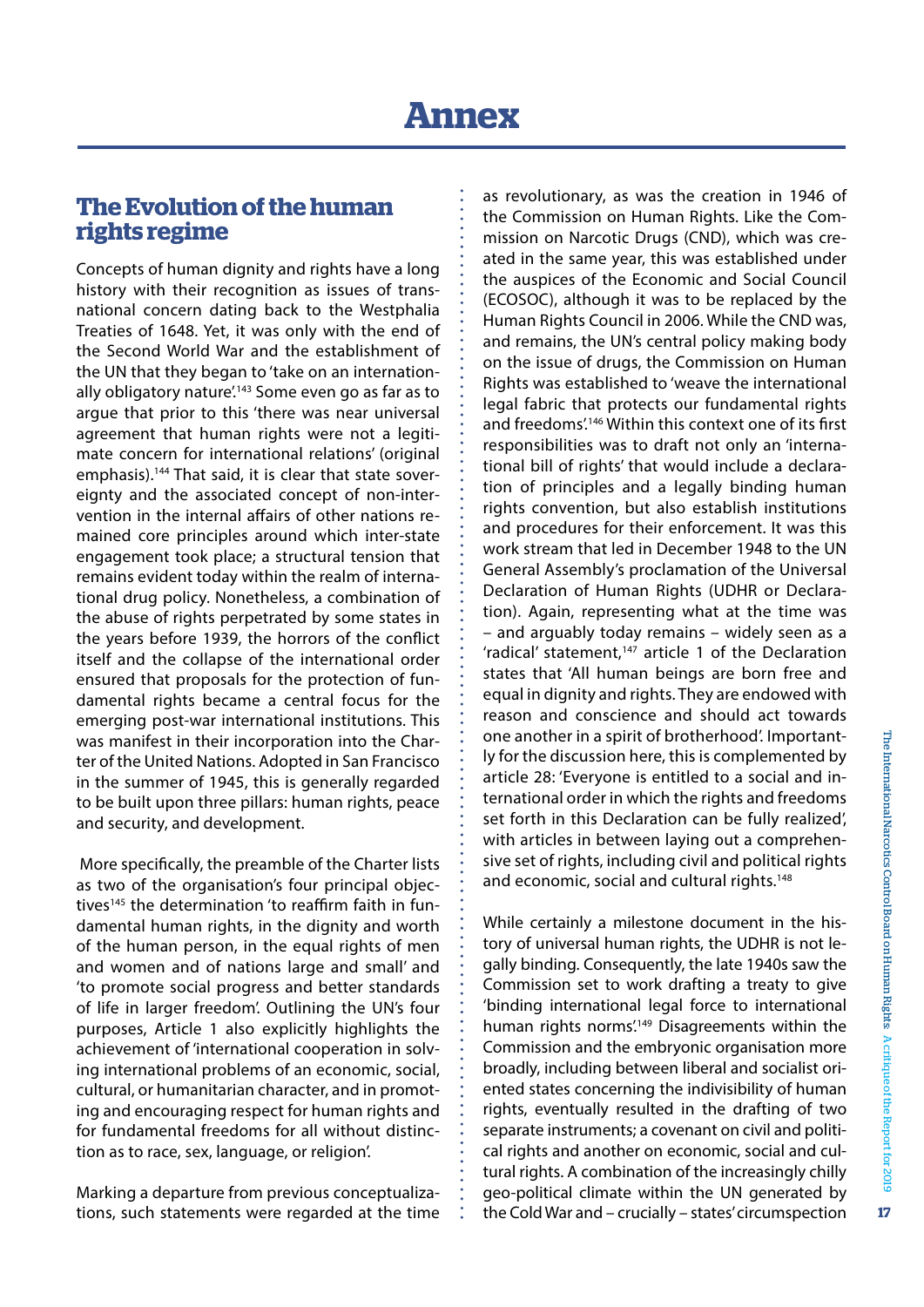regarding legally binding international instruments on human rights meant that progress on the covenants was slow, with the issue losing momentum within the organisation for a decade or so. Adoption in 1963 of the Declaration on the Elimination of All Forms of Racial Discrimination, and a legally binding convention to accompany it two years later, reflected renewed attention. Indeed, after many years in the making, in December 1966 the International Covenant on Economic, Social and Cultural Rights (ICESCR) and the International Covenant on Civil and Political Rights (ICCPR) were adopted by most UN member states. In combination with the UN Charter's human rights provisions and the Declaration, the Covenants are often referred to collectively as the 'International Bill of Human Rights'. This is seen to express the 'minimum social and political guarantees recognized by the international community as necessary for a life of dignity in the contemporary world'.<sup>150</sup>

Though characterised by fluctuating progress, the following 20 years saw the emergence of not only other core human rightsinstruments across a range of issues, but also accompanying UN bodies and monitoring mechanisms, including in some cases independent experts. Prominent among them are the Committee on Economic, Social and Cultural Rights (CESCR), established by ECOSOC in 1985 to monitor the implementation of ICESCR,<sup>151</sup> and the Human Rights Committee, which is a 'body of independent experts that monitors implementation of the ICCPR by its states parties.<sup>152</sup> Demonstrating the advancement of the UN's attention to human rights, in the years after 1966 the Commission on Human Rights began to undertake a series of thematic initiatives on issues including disappearance, torture, and summary or arbitrary execution.

Another important development since the passage of the Covenants that has growing salience to discussions of drug policy concerns the evolution of positive human rights.<sup>153</sup> These move beyond the duty of states to merely not act in certain ways; that is to say to passively refrain from action that would hinder human rights. In contrast to these more traditional negative duties, positive human rights place a duty on State authorities to take active steps'to respect, to protect and to fulfil human rights<sup>'154</sup> The relationship between the two forms is complex, with all human rights 'requiring both positive action and restraint on the part of the state'. It can certainly be argued that 'whether a right is relatively positive or negative usually depends on historically contingent circumstances.<sup>155</sup> Nevertheless, despite ongoing legal debates, it is fair to conclude that positive human rights are 'permeating political culture more generally, influencing decision-making in a proactive sense, and quiding behaviour.<sup>156</sup> Among a range of issue areas where this increasingly applies is the right to health.

Key to this evolution of human rights within the UN system has been the role of NGOs, especially of the international variety, in what might be called norm entrepreneurship and associated transnational human rights advocacy.<sup>157</sup> Although influential for several reasons, including efforts to develop international standards, this is particularly so in relation to the monitoring of treaty implementation. With periodic reviews undertaken by the human rights treaty bodies relying to a large extent upon reports submitted by states parties themselves, supplementary information collected by NGOs helps ensure that nations are not the sole arbiters of their own performance. States' practical application within their borders of the principles embodied within human rights instruments which they have committed to tends to oscillate. Yet, states have traditionally sought to avoid reputational damage associated with poor reviews and as such are often incentivised to generate favourable, if not always entirely accurate, data. Reflecting synergies across the UN system, this is also a dynamic that pertains to the work of the Board.

As noted in the main body of this report, the core UN human rights instruments retain an impressively high ratification rate. Like all issues of transnational concern, however, regime effectiveness cannot be measured solely in terms of treaty ratifications.158 Despite high levels of adherence, the pursuit of universal human rights begun in 1945 remains very much a work in progress. It is legitimate to argue that the passage of a range of human rights treaties led to what has been called a 'normative revolution'. Yet, as has also been pointed out, this'has not, in general, been accompanied by a complete behavioral and policy revolution' (original emphasis).159 Though often supportive of the high order, and, to ensure state buy-in, necessarily vague language agreed within UN fora, genuine state commitment to the principles and obligations of the human rights regime fluctuates. This depends upon a complex and fluid set of factors, including the intersection between domestic and transnational politics as well as fundamental debates concerning universalism and cultural relativism.160 State hypocrisy is, consequently, not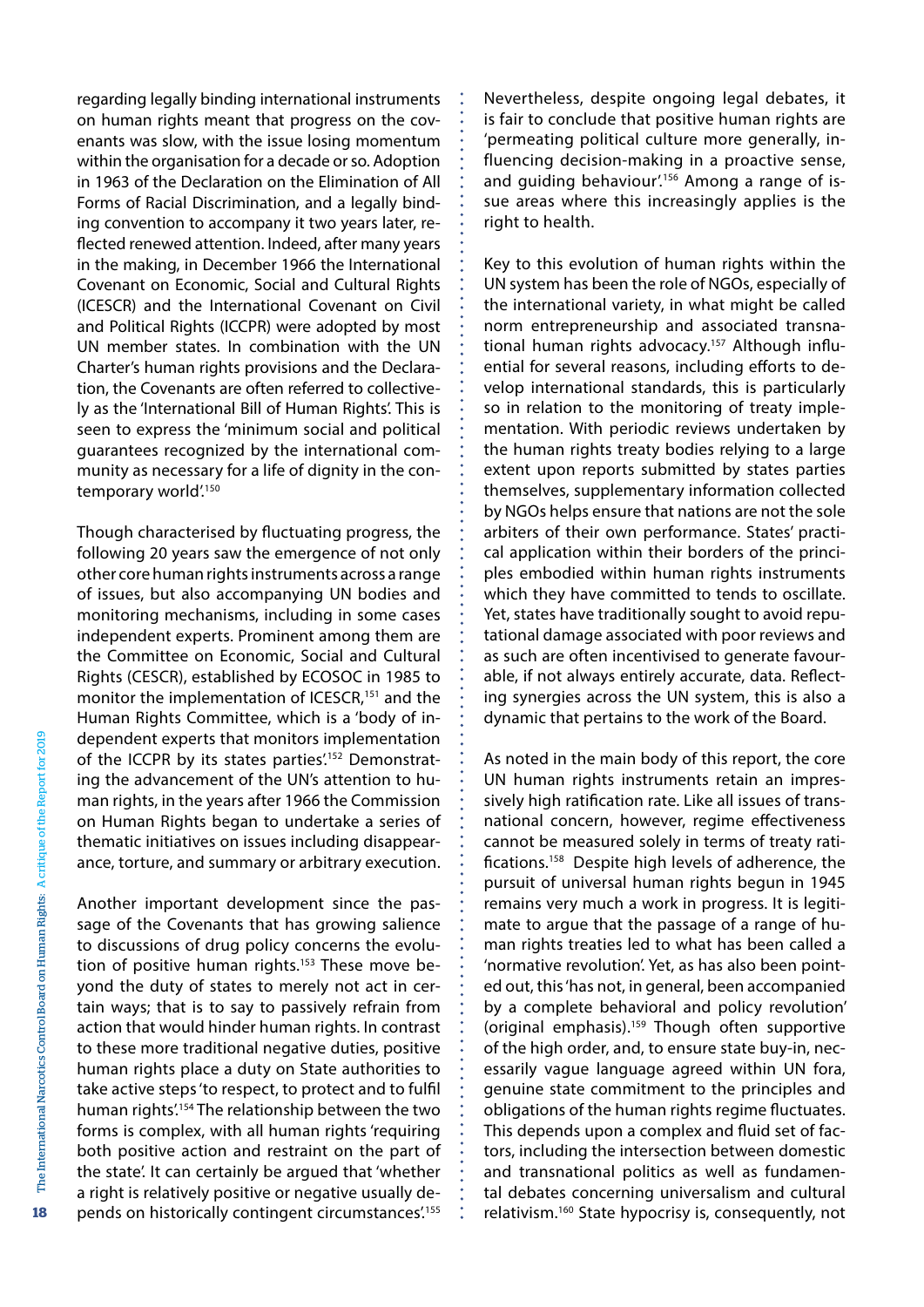unknown; again, a reality common across a range of issue areas. As noted in the late 1970s, 'Foreign policy is inescapably about the management of contradiction'.161 Consequently, as in many matters addressed by the UN, where human rights are concerned there often remains a gap between international law on the books and law in action.

All that said, the 'normative revolution'has certainly made some difference to international relations, with the'political game'not being'played the same way as before 1945'.<sup>162</sup> Crucially, the existence and operation of the human rights regime not only affects inter-state relations, but also attitudes and practices within the domestic realm. As one expert observes, 'Treaties signal a seriousness of intent that is difficult to replicate in other ways. They reflect politics, but they also shape political behaviour, setting the state for new political alliances, empowering new political actors, and heightening public scrutiny'.163 And it is the idea that treaties influence state behaviour in complex but concrete ways that highlights the ever more pressing intersection between human rights and drug policy and the INCB's increasingly important role within this space.

#### **Endnotes**

- 1. Hunt, P. (2008), *Human Rights, Health and Harm Reduction: States' Amnesia and Parallel Universes* (Harm Reduction International), p. 9, <https://www.hri.global/contents/550>
- 2. See for example, Hannah, J. & Lines, R., 'Drug control and human rights: parallel universes, universal parallels' in Bewley-Taylor, D. & Tinasti, K. (Eds.) (2020), *Research Handbook on International Drug Policy* (Cheltenham: Edward Elgar Publishing), pp. 225-47.
- 3. United Nations Chief Executives Board for Coordination (2018), *United Nations system common position supporting the implementation of the international drug control policy through effective inter-agency collaboration*, UN Doc. CEB/2018/2, [https://](https://undocs.org/en/CEB/2018/2) [undocs.org/en/CEB/2018/2](https://undocs.org/en/CEB/2018/2)
- 4. UN System coordination Task Team on the Implementation of the UN system Common Position on drug-related matters (2019), *What we have learned over the last ten years: A summary of knowledge acquired an produced by the UN system on drugrelated matters,* p. 4, [https://www.unodc.org/documents/](https://www.unodc.org/documents/commissions/CND/2019/Contributions/UN_Entities/What_we_have_learned_over_the_last_ten_years_-_14_March_2019_-_w_signature.pdf) [commissions/CND/2019/Contributions/UN\\_Entities/](https://www.unodc.org/documents/commissions/CND/2019/Contributions/UN_Entities/What_we_have_learned_over_the_last_ten_years_-_14_March_2019_-_w_signature.pdf) [What\\_we\\_have\\_learned\\_over\\_the\\_last\\_ten\\_years\\_-\\_14\\_](https://www.unodc.org/documents/commissions/CND/2019/Contributions/UN_Entities/What_we_have_learned_over_the_last_ten_years_-_14_March_2019_-_w_signature.pdf) [March\\_2019\\_-\\_w\\_signature.pdf](https://www.unodc.org/documents/commissions/CND/2019/Contributions/UN_Entities/What_we_have_learned_over_the_last_ten_years_-_14_March_2019_-_w_signature.pdf). It is also worth noting that in the UN System Common Position the Chief Executives Board has also made a 'call for changes in laws, policies and practices that threaten the health and human rights of people'(see p. 14). For further discussion on human rights and drug policy see: Bridge, J. *et al* (2017), *Edging Forward: How the UN's language on drugs has advanced since 1990* (International Drug Policy Consortium, Transnational Institute & Global Drug Policy Observatory), [https://idpc.net/publications/2017/09/edging-forward-how-the](https://idpc.net/publications/2017/09/edging-forward-how-the-un-s-language-on-drugs-has-advanced-since-1990)[un-s-language-on-drugs-has-advanced-since-1990;](https://idpc.net/publications/2017/09/edging-forward-how-the-un-s-language-on-drugs-has-advanced-since-1990) and Jelsma, M. (2019), *UN Common Position on Drug Policy – Consolidating system-wide coherence*, (International Drug Policy Consortium & Transnational Institute), [https://www.tni.org/en/publication/](https://www.tni.org/en/publication/un-common-position-on-drug-policy-consolidating-system-wide-coherence)

[un-common-position-on-drug-policy-consolidating](https://www.tni.org/en/publication/un-common-position-on-drug-policy-consolidating-system-wide-coherence)[system-wide-coherence](https://www.tni.org/en/publication/un-common-position-on-drug-policy-consolidating-system-wide-coherence)

- 5. Bewley-Taylor, D. (2012), *International Drug Control: Consensus Fractured*, (Cambridge: Cambridge University Press), pp. 219-49.
- 6. International Narcotics Control Board (2020), *Report of the International Narcotics Control Board for 2019*, p. 130, [https://](https://www.incb.org/incb/en/publications/annual-reports/annual-report-2019.html) [www.incb.org/incb/en/publications/annual-reports/annual](https://www.incb.org/incb/en/publications/annual-reports/annual-report-2019.html)[report-2019.html](https://www.incb.org/incb/en/publications/annual-reports/annual-report-2019.html). It is also important to note that the INCB makes clear that'Data reported later than 1 November could not be taken into consideration in the preparation of this report'  $($ see p.  $ix)$ .
- 7. United Nations (1961), *Single Convention on Narcotic Drugs, as amended by the 1972 Protocol amending the Single Convention on Narcotic Drugs, 1961*, Article 15, https://www.unodc. org/pdf/ convention\_1961\_en.pdf
- 8. Bewley-Taylor, D. (2012), *International Drug Control: Consensus Fractured*, (Cambridge: Cambridge University Press).
- 9. Bruun, K., Pan, L., & Rexed, I. (1975), *The Gentlemen's Club. International Control of Alcohol and Drugs* (Chicago: University of Chicago Press), p. 84.
- 10. This is the year that IDPC began its annual analysis of the Board's reports.
- 11. Hafner-Burton, E. (2012), 'International Regimes for Human Rights', *Annual Review of Political Science* **15**:256-285, p. 266.
- 12. International Narcotic Control Board (Website), *The International Narcotics Control Board*, [https://www.incb.org/incb/en/](https://www.incb.org/incb/en/about.html) [about.html](https://www.incb.org/incb/en/about.html) (Accessed: 22 November 2020).
- 13. Donnelly, J. & Whelan, D. (2020), *International Human Rights*  (Abingdon: Routledge)), p. 18. Sometimes the core treaties are deemed to be nine rather than seven in number. See: United Nations Office of the High Commissioner for Human Rights (Website), *The Core International Human Rights Instruments and their monitoring bodies*, [https://www.ohchr.org/en/profes](https://www.ohchr.org/en/professionalinterest/pages/coreinstruments.aspx)[sionalinterest/pages/coreinstruments.aspx](https://www.ohchr.org/en/professionalinterest/pages/coreinstruments.aspx) (Accessed: 22 November 2020).
- 14. Ibid. See also Council on Foreign Relations (2012), *The Global Human Rights Regime*, [https://www.cfr.org/report/global](https://www.cfr.org/report/global-human-rights-regime)[human-rights-regime](https://www.cfr.org/report/global-human-rights-regime)
- 15. Donnelly & Whelan (2020), op. cit., pp. 179-90. Here Donnelly also talks of'Single-Issue Human Rights Regimes' and regional human rights structures.
- 16. Forsythe, D. (2006), *Human Rights in International Relations,*  (Cambridge: Cambridge University Press), p. 23.
- 17. That is to say states that have ratified or acceded and are thus bound by international law.
- 18. Donnelly & Whelan (2020), op. cit., p. 18.
- 19. United Nations Office on Drugs and Crime (UNODC) (2016), Outcome Document of the 2016 United Nations General Assembly Special Session on the World Drug Problem: Our Joint Commitment to Effectively Addressing and Countering the World Drug Problem, [https://www.unodc.org/documents/](https://www.unodc.org/documents/postungass2016/outcome/V1603301-E.pdf%3B%20UNODC%20%28Website%29%2C%20Ministerial%20declaration%20on%20strengthening%20our%20actions%20at%20the%20national%2C%20regional%20and%20international%20levels%20to%20accelerate%20the%20implementation%20of%20our%20joint%20commitments%20to%20address%20and%20counter%20the%20world%20drug%20problem%2C%20https://www.unodc.org/documents/commissions/CND/2019/Ministerial_Declaration.pdf) [postungass2016/outcome/V1603301-E.pdf;](https://www.unodc.org/documents/postungass2016/outcome/V1603301-E.pdf%3B%20UNODC%20%28Website%29%2C%20Ministerial%20declaration%20on%20strengthening%20our%20actions%20at%20the%20national%2C%20regional%20and%20international%20levels%20to%20accelerate%20the%20implementation%20of%20our%20joint%20commitments%20to%20address%20and%20counter%20the%20world%20drug%20problem%2C%20https://www.unodc.org/documents/commissions/CND/2019/Ministerial_Declaration.pdf) UNODC (Website), Ministerial declaration on [strengthening](https://www.unodc.org/documents/postungass2016/outcome/V1603301-E.pdf%3B%20UNODC%20%28Website%29%2C%20Ministerial%20declaration%20on%20strengthening%20our%20actions%20at%20the%20national%2C%20regional%20and%20international%20levels%20to%20accelerate%20the%20implementation%20of%20our%20joint%20commitments%20to%20address%20and%20counter%20the%20world%20drug%20problem%2C%20https://www.unodc.org/documents/commissions/CND/2019/Ministerial_Declaration.pdf) our actions at the national, regional and [international](https://www.unodc.org/documents/postungass2016/outcome/V1603301-E.pdf%3B%20UNODC%20%28Website%29%2C%20Ministerial%20declaration%20on%20strengthening%20our%20actions%20at%20the%20national%2C%20regional%20and%20international%20levels%20to%20accelerate%20the%20implementation%20of%20our%20joint%20commitments%20to%20address%20and%20counter%20the%20world%20drug%20problem%2C%20https://www.unodc.org/documents/commissions/CND/2019/Ministerial_Declaration.pdf) levels to accelerate the implementation of our joint [commitments](https://www.unodc.org/documents/postungass2016/outcome/V1603301-E.pdf%3B%20UNODC%20%28Website%29%2C%20Ministerial%20declaration%20on%20strengthening%20our%20actions%20at%20the%20national%2C%20regional%20and%20international%20levels%20to%20accelerate%20the%20implementation%20of%20our%20joint%20commitments%20to%20address%20and%20counter%20the%20world%20drug%20problem%2C%20https://www.unodc.org/documents/commissions/CND/2019/Ministerial_Declaration.pdf) to address and counter the world drug problem, [https://www.unodc.org/documents/](https://www.unodc.org/documents/postungass2016/outcome/V1603301-E.pdf%3B%20UNODC%20%28Website%29%2C%20Ministerial%20declaration%20on%20strengthening%20our%20actions%20at%20the%20national%2C%20regional%20and%20international%20levels%20to%20accelerate%20the%20implementation%20of%20our%20joint%20commitments%20to%20address%20and%20counter%20the%20world%20drug%20problem%2C%20https://www.unodc.org/documents/commissions/CND/2019/Ministerial_Declaration.pdf) [commissions/CND/2019/Ministerial\\_Declaration.pdf](https://www.unodc.org/documents/postungass2016/outcome/V1603301-E.pdf%3B%20UNODC%20%28Website%29%2C%20Ministerial%20declaration%20on%20strengthening%20our%20actions%20at%20the%20national%2C%20regional%20and%20international%20levels%20to%20accelerate%20the%20implementation%20of%20our%20joint%20commitments%20to%20address%20and%20counter%20the%20world%20drug%20problem%2C%20https://www.unodc.org/documents/commissions/CND/2019/Ministerial_Declaration.pdf) (Accessed: 22 November).
- 20. Nadelmann, E. (1990), 'Global prohibition regimes; the evolution of norms in international society', *International Organisation* **44(4)**: 479-526.
- 21. See Nadelmann (1990), op cit. Nadelmann uses the term 'global prohibition regime'to describe the various regimes that have been developed to prohibit certain activities globally. On 'suppression conventions'see Boister, N. (2001) *Penal Aspects of the UN Drug Conventions* (Alphen aan der Rijn: Kluwer Law International)*,* p. 3; and Boister, N. (2002), 'Human Rights Protec-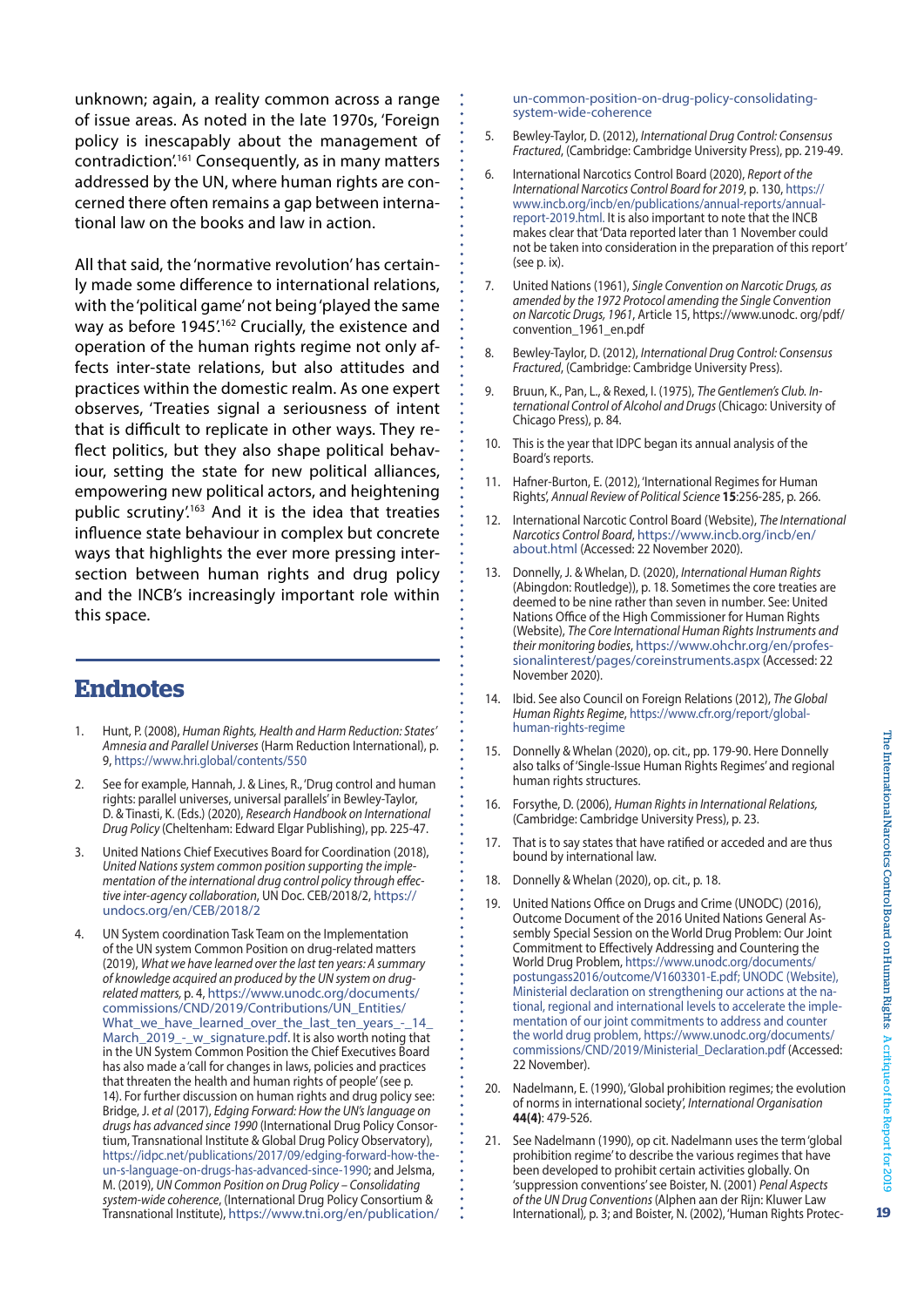tions in the Suppression Conventions', *Human Rights Law Review* **2(2):**199-228. This contrasts with a purely historical perspective that focusses on the UN drug control treaties in isolation. See, for example: Collins, J. 'Regulation as Global Drug Governance: How New Is the NPS Phenomenon?', in Corazza, O. & Roman-Urresstarazu, A. (Eds.) (2017), *Novel Psychoactive Substances: Policy, Economics and Drug Regulation* (Springer)*,* p. 25.

- 22. See 'General Obligations' of the UN Single Convention on Narcotic Drugs, as amended by the 1972 Protocol amending the Single Convention on Narcotic Drugs, 1961, Article 4: 'The parties shall take such legislative and administrative measures as may be necessary... $(c)$ , 'Subject to the provisions of this Convention. To limit exclusively to medical and scientific purposes the production, manufacture, export, import, distribution of, trade in, use and possession of drugs'.
- 23. See generally Bewley-Taylor (2012), op. cit.
- 24. See: United Nations Office of the High Commissioner for Human Rights (Website), *The Core International Human Rights Instruments and their monitoring bodies*, [https://www.ohchr.](https://www.ohchr.org/en/professionalinterest/pages/coreinstruments.aspx) [org/en/professionalinterest/pages/coreinstruments.aspx](https://www.ohchr.org/en/professionalinterest/pages/coreinstruments.aspx) (Accessed: 22 November 2020).
- 25. See for example: Kamminga, J. (2019), 'State simply do not care: The failure of international securitisation of drug control in Afghanistan,' *International Journal of Drug Policy,* **68**:3-8.
- 26. See Lynch, C. (2009), 'Indonesia's Use of Capital Punishment for Drug-Trafficking Crimes: Legal Obligations, Extralegal Factors, and the Bali Mice Case', *Columbia Human Rights Law Review* **40**: 523.
- 27. Babor, T. *et al.* (2018), *Drug Policy and the Public Good* (Oxford: Oxford University Press), p. 229.
- 28. Amnesty International (2018), *Amnesty International movement adopts new policy positions on abortion and drug control*, [https://](https://www.amnesty.org/en/latest/news/2018/07/amnesty-international-adopts-abortion-and-drug-control-stance/) [www.amnesty.org/en/latest/news/2018/07/amnesty](https://www.amnesty.org/en/latest/news/2018/07/amnesty-international-adopts-abortion-and-drug-control-stance/)[international-adopts-abortion-and-drug-control-stance/](https://www.amnesty.org/en/latest/news/2018/07/amnesty-international-adopts-abortion-and-drug-control-stance/)
- 29. Barrett, D. & Nowak, M., 'The United Nations and Drug Policy: Towards a Human Rights Based Approach', in Constantinides, A. & Zaikos, N. (Eds.) (2009), *The diversity of international law: Essays in honour of Professor Kalliopi K. Koufa* (Leiden: Brill/Martinus Nijhoff), p. 556.
- 30. Ibid.
- 31. See Rolles, S. 'After the War on Drugs: How Legal Regulation of Production and Trade Would Better Protect Children', in Barrett, D. (Ed.) (2011), *Children of the Drug War: Perspectives in the Impact of Drugs Policies on Children and Young People* (iDebate Press), p. 59.
- 32. For a critical discussion of 'evil' in the drafting of the various treaties see Lines, R. (2017), *Drug Control and Human Rights* (Cambridge: Cambridge University Press), pp. 50–73.
- 33. Barrett, D. (2020), *Child Rights and Drug Control in International Law* (Leiden: Brill Nijhoff), p. 87.
- 34. Ibid., pp. 87-8.
- 35. Harm Reduction International (2008), *Harm reduction and human rights: The global response to injection-driven HIV epidemics*, Submission to the office of the high commissioner for human rights for the biennial report on HIV/AIDS requested by Commission on Human Rights resolution E/cn.4/res/2005/84, p.18., [https://www.hri.global/files/2010/06/16/HR2Submission](https://www.hri.global/files/2010/06/16/HR2SubmissiontoOHCHR.pdf)[toOHCHR.pdf](https://www.hri.global/files/2010/06/16/HR2SubmissiontoOHCHR.pdf)
- 36. It should be noted that the provisions about certain measures being subject to constitutional norms and basic principles of the legal system implicitly reefer to rights protections.
- 37. See Bewley-Taylor, D. & Jelsma, M. (2012), 'Regime change: Revisiting the 1961 Single Convention on Narcotic Drugs', *International Journal of Drug Policy* **23**:72-81.
- 38. Hannah & Lines (2020), op. cit., p. 229.
- 39. United Nations Human Rights Council (2015), *Contribution of the*

*Human Rights Council to the special session of the General Assembly on the world drug problem of 2016*, UN Doc. A/HRC/28/L.22, [https://ap.ohchr.org/documents/dpage\\_e.aspx?si=A/](https://ap.ohchr.org/documents/dpage_e.aspx?si=A/HRC/28/L.22) [HRC/28/L.22](https://ap.ohchr.org/documents/dpage_e.aspx?si=A/HRC/28/L.22)

- 40. United Nations International Law Commission (2006), *Fragmentation of International Law: Difficulties arising from the Diversification and Expansion of International Law: Report of the Study Group of the International Law Commission*, UN Doc. A/CN.4/L.682, [https://legal.un.org/ilc/documentation/](https://legal.un.org/ilc/documentation/english/a_cn4_l682.pdf) [english/a\\_cn4\\_l682.pdf](https://legal.un.org/ilc/documentation/english/a_cn4_l682.pdf)
- 41. See Alter, K. & Raustiala, K. (2018), 'The Rise of International Regime Complexity,'*Annual Review of Law and Social Science* **14:**329-349; Orsini, A., Morin, J. & Young, O. (2013), 'Regime Complexes: A Buzz, a Boom, or a Boost for Global Governance?' *Global Governance* **19(1)**: 27-39; Pauwelyn, J. (2003), *Conflict of Norms in Public International Law: How WTO law Relates to Other Rules of International Law* (Cambridge: Cambridge University Press); Wolfrum, R. and Matz, N. (2003), *Conflicts in International Environmental Law* (Springer); Sayed-Ali-Sadat-Akhavi (2003), *Methods of Resolving Conflicts between Treaties* (Leiden: Brill); Gardiner, R. (2008), *Treaty Interpretation* (Oxford: Oxford University Press). In relation to drug policy see Bewley-Taylor, D. and Fitzmaurice M. (2018), 'The Evolution and Modernization of Treaty Regimes: The Contrasting Cases of International Drug Control and Environmental Regulation', *International Community Law Review* **20**:433.
- 42. See Barrett (2012), op. cit., pp. 76-77.
- 43. This draws on the work done by the Transnational Institute's Drugs and Democracy programme. Also see: Barrett, D., Lines, R., Schleifer, R., Elliot, R., & Bewley-Taylor, D. (2008), *Recalibrating the Regime: The Need for a Human Rights-Based Approach to International Drug Policy* (Beckley Foundation Drug Policy Programme), https://www.hr-dp.org/files/2013/09/23/BarrettRecalibratingTheRegime.pdf; Lines, R. (2017), *Drug Control and Human Rights in International Law* (Cambridge: Cambridge University Press), pp. 86-107; International Drug Policy Consortium, *Drug Policy Guide*, pp. 11-12, [http://fileserver.idpc.net/](http://fileserver.idpc.net/library/IDPC-drug-policy-guide_3-edition_FINAL.pdf) [library/IDPC-drug-policy-guide\\_3-edition\\_FINAL.pdf](http://fileserver.idpc.net/library/IDPC-drug-policy-guide_3-edition_FINAL.pdf)
- 44. The obligations within a range of other instruments can also be applied.
- 45. These also pertain to the Declaration on the Rights of Indigenous Peoples. See: United Nations General Assembly (2007), *United Nations Declaration on the Rights of Indigenous Peoples*, [https://www.un.org/development/desa/indigenouspeo](https://www.un.org/development/desa/indigenouspeoples/news/2020/09/undrip13/)[ples/news/2020/09/undrip13/](https://www.un.org/development/desa/indigenouspeoples/news/2020/09/undrip13/)
- 46. For many years human rights and drug policy overlooked in both fields. As Norbert Gilmore noted in 1996 '…little has been written about drug use *and* human rights. Human rights are rarely mentioned expressly in drug literature and drug use rarely mentioned in human rights literature'. See: Gilmore, N. (1996), 'Drug Use and Human Rights: Privacy, Vulnerability, Disability, and Human Rights Infringements', *Journal of Contemporary Health Law and Policy* **12**:355-6. Since then there has been a growing body of research, bot academic and grey literature. See for instance Bewley-Taylor, D. (2005), 'Emerging Policy contradictions between the United Nations drug control system and the core values of the United Nations,' *International Journal of Drug Policy* **16(6)**: 423-31; Barrett, D., Lines, R., Schleifer, R., Elliot, R., & Bewley-Taylor, D. (2008), *Recalibrating the Regime: The Need for a Human Rights-Based Approach to International Drug Policy* (Beckley Foundation Drug Policy Programme), [https://](https://www.hr-dp.org/files/2013/09/23/BarrettRecalibratingTheRegime.pdf/) [www.hr-dp.org/files/2013/09/23/BarrettRecalibratingTh](https://www.hr-dp.org/files/2013/09/23/BarrettRecalibratingTheRegime.pdf/)[eRegime.pdf/](https://www.hr-dp.org/files/2013/09/23/BarrettRecalibratingTheRegime.pdf/); and Lines, R. & Elliot, R. (2007), 'Injecting Drugs into Human Rights Advocacy', *International Journal of Drug Policy* **18**:453. More recently see, Lines, R. (2017), *Drug Control and Human Rights in International Law* (Cambridge: Cambridge University Press); Barrett, D. (2020), *Child Rights and Drug Control in International Law* (Leiden: Brill Nijhoff); and Bone, M (2020), *Human Rights and Drug Control: A New Perspective* (Abingdon: Routledge). Some work within the growing field argues that connection between drug policy and human rights is a false dichotomy. See Takahashi, S. (2016), *Human Rights and Drug Control. The False Dichotomy* (Oxford: Hart). It might be argued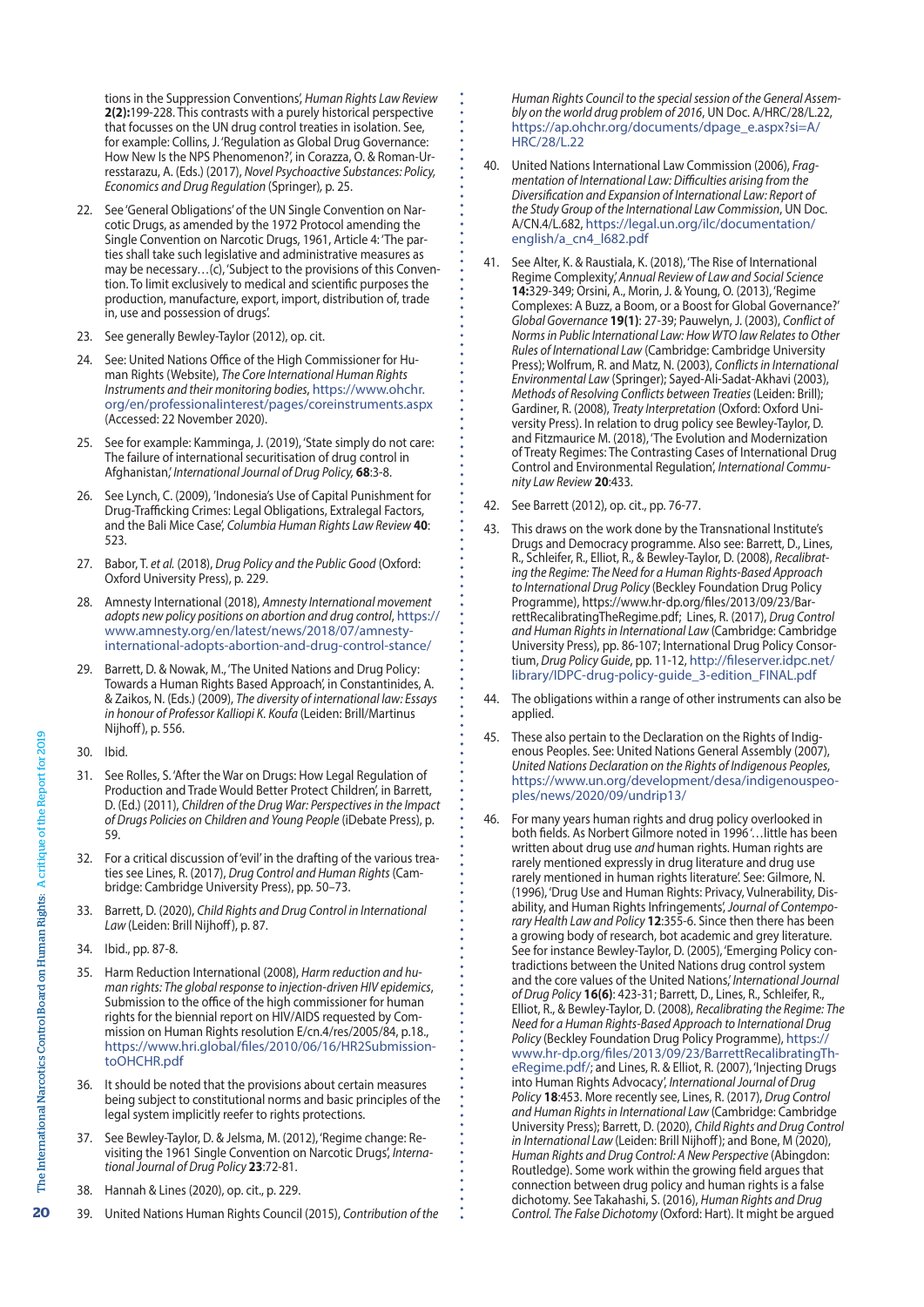that this perspective confuses the protection of human rights with a human right to take drugs. Interestingly, the author is a former Drug Control Officer at the Secretariat of the INCB. For a critique onTakahashisee: Lines, R. (2017), op. cit., p. 9.

- 47. Harm Reduction International, Transform Drug Policy Foundation, the Transnational Institute and International Drug Policy Consortium and others. For a discussion on the role of NGOs, including on human rights, see: Fordham, A. & Haase, H. (2018), 'The 2016 UNGASS on Drugs: A Catalyst for the Drug Policy Reform Movement' in Klein, A. & Stothard, B. (Eds.) (2018), *Collapse of the Global Order on Drugs. From UNGASS 2016 to Review 2019*  (Bingley: Emerald Publishing), pp. 21-47.
- 48. International Centre on Human Rights and Drug Policy et al. (2019), *International Guidelines on Human Rights and Drug Policy*, [https://www.undp.org/content/undp/en/home/](https://www.undp.org/content/undp/en/home/librarypage/hiv-aids/international-guidelines-on-human-rights-and-drug-policy.html) [librarypage/hiv-aids/international-guidelines-on-human](https://www.undp.org/content/undp/en/home/librarypage/hiv-aids/international-guidelines-on-human-rights-and-drug-policy.html)[rights-and-drug-policy.html](https://www.undp.org/content/undp/en/home/librarypage/hiv-aids/international-guidelines-on-human-rights-and-drug-policy.html). Also see: Barrett, B., Hannah, J., & Lines, R. (2020), 'What Doesit Mean to Adopt a Human Rightsbased Approach to Drug Policy', *Health and Human Rights Journal*.
- 49. See the International Drug Policy Consortium's'INCB Watch' website for critiques of all INCB annual reports since 2007, as well as other relevant comment: [https://idpc.net/incb-watch.](https://idpc.net/incb-watch) Also see Hannah & Lines, (2020), op. cit., and Bone (2020), op. cit., p. 84 and passim.
- 50. Notably see, International Narcotics Control Board (INCB) (2008), *Report of the International Narcotics Control Board for 2007*, [https://www.incb.org/incb/en/publications/annual](https://www.incb.org/incb/en/publications/annual-reports/annual-report-2007.html)[reports/annual-report-2007.html](https://www.incb.org/incb/en/publications/annual-reports/annual-report-2007.html)
- 51. International Drug Policy Consortium (IDPC) (2008), *Response to the 2007 Annual Report of the International Narcotics Control Board*, p. 5, [https://idpc.net/publications/2008/03/idpc-re](https://idpc.net/publications/2008/03/idpc-response-to-2007-annual-report-of-international-narcotics-control-board)[sponse-to-2007-annual-report-of-international-narcotics-con](https://idpc.net/publications/2008/03/idpc-response-to-2007-annual-report-of-international-narcotics-control-board)[trol-board](https://idpc.net/publications/2008/03/idpc-response-to-2007-annual-report-of-international-narcotics-control-board)
- 52. For example, see: Csete, J., & Wolfe*,* D. (2007), *Closed to Reason: The International Narcotics Control Board and HIV/AIDS* (Canadian HIV/AIDS Legal Network & Open Society Institute), [https://](https://www.tni.org/en/un-drug-control/incb/item/2274-closed-to-reason) [www.tni.org/en/un-drug-control/incb/item/2274-closed-to](https://www.tni.org/en/un-drug-control/incb/item/2274-closed-to-reason)[reason;](https://www.tni.org/en/un-drug-control/incb/item/2274-closed-to-reason) Csete, J, (2010), 'Overhauling Oversight: Human Rights at the INCB',in Collins, J. (Ed.) (2010), *Governing the Global Drug Wars*, LSEIdeas Special Report, pp. 63-68.
- 53. See for example the UNAIDS feature story, cosponsored by UNODC, available in: UNAIDS (2014), *Harm reduction works*, [https://www.unaids.org/en/resources/presscentre/fea](https://www.unaids.org/en/resources/presscentre/featurestories/2014/march/20140318harmreduction)[turestories/2014/march/20140318harmreduction](https://www.unaids.org/en/resources/presscentre/featurestories/2014/march/20140318harmreduction)
- 54. INCB (2012), *Report of the International Narcotics Control Board for 2011*, p. iii, [https://www.incb.org/documents/Publica](https://www.incb.org/documents/Publications/AnnualReports/AR2011/AR_2011_English.pdf)[tions/AnnualReports/AR2011/AR\\_2011\\_English.pdf](https://www.incb.org/documents/Publications/AnnualReports/AR2011/AR_2011_English.pdf)
- 55. IDPC (2010), *A Call on the Secretary of the International Narcotics Control Board: Ongoing challenges*, p. 6, [http://fileserver.idpc.](http://fileserver.idpc.net/library/IDPC_Advocacy_Note_A_Call_to_new_Secretary_Challenges (1).pdf) [net/library/IDPC\\_Advocacy\\_Note\\_A\\_Call\\_to\\_new\\_Secre](http://fileserver.idpc.net/library/IDPC_Advocacy_Note_A_Call_to_new_Secretary_Challenges (1).pdf)[tary\\_Challenges%20\(1\).pdf](http://fileserver.idpc.net/library/IDPC_Advocacy_Note_A_Call_to_new_Secretary_Challenges (1).pdf)
- 56. IDPC (2012), *The 2012 Commission on Narcotic Drugs: Report of Proceedings*, p. 22, [https://idpc.net/publications/2012/04/2012](https://idpc.net/publications/2012/04/2012-commission-on-narcotic-drugs-report-of-proceedings-idpc-report) [commission-on-narcotic-drugs-report-of-proceedings-idpc](https://idpc.net/publications/2012/04/2012-commission-on-narcotic-drugs-report-of-proceedings-idpc-report)[report](https://idpc.net/publications/2012/04/2012-commission-on-narcotic-drugs-report-of-proceedings-idpc-report)
- 57. IDPC (2014), *IDPC response to the 2013 Annual Report of the International Narcotics Control Board*, p. 3**,** [https://idpc.net/](https://idpc.net/publications/2014/08/idpc-response-to-the-2013-annual-report-of-the-international-narcotics-control-board) [publications/2014/08/idpc-response-to-the-2013-annu](https://idpc.net/publications/2014/08/idpc-response-to-the-2013-annual-report-of-the-international-narcotics-control-board)[al-report-of-the-international-narcotics-control-board](https://idpc.net/publications/2014/08/idpc-response-to-the-2013-annual-report-of-the-international-narcotics-control-board)
- 58. INCB (Website), *Statements by the International Narcotics Control Board at official conferences and meetings*, [https://www.incb.](https://www.incb.org/incb/en/news/speeches/speeches.html) [org/incb/en/news/speeches/speeches.html](https://www.incb.org/incb/en/news/speeches/speeches.html) (Accessed: 22 November 2020).
- 59. INCB (2015), *Report of the International Narcotics Control Board for 2014*, p.iii, [https://www.incb.org/documents/Publica](https://www.incb.org/documents/Publications/AnnualReports/AR2014/English/AR_2014.pdf)[tions/AnnualReports/AR2014/English/AR\\_2014.pdf](https://www.incb.org/documents/Publications/AnnualReports/AR2014/English/AR_2014.pdf).
- 60. INCB (2016), *Report of the International Narcotics Control Board for 2015*, paras. 36-37, [https://www.incb.org/incb/en/publi](https://www.incb.org/incb/en/publications/annual-reports/annual-report-2015.html)[cations/annual-reports/annual-report-2015.html](https://www.incb.org/incb/en/publications/annual-reports/annual-report-2015.html).
- 61. Ibid.
- 62. INCB (2015), *Report of the International Narcotics Control Board for 2014*, p.iii, [https://www.incb.org/documents/Publica](https://www.incb.org/documents/Publications/AnnualReports/AR2014/English/AR_2014.pdf)[tions/AnnualReports/AR2014/English/AR\\_2014.pdf](https://www.incb.org/documents/Publications/AnnualReports/AR2014/English/AR_2014.pdf).
- 63. Hannah & Lines (2020), op.cit.
- 64. INCB (2016), *Report of the International Narcotics Control Board for 2015*, para. 36, [https://www.incb.org/incb/en/publica](https://www.incb.org/incb/en/publications/annual-reports/annual-report-2015.html)[tions/annual-reports/annual-report-2015.html](https://www.incb.org/incb/en/publications/annual-reports/annual-report-2015.html)
- 65. Ibid, para. 44; also see: Hannah & Lines (2020), op. cit.
- 66. INCB (2017), *Report of the International Narcotics Control Board for 2016,* para. 55, [https://www.incb.org/incb/en/publica](https://www.incb.org/incb/en/publications/annual-reports/annual-report-2016.html)[tions/annual-reports/annual-report-2016.html](https://www.incb.org/incb/en/publications/annual-reports/annual-report-2016.html)
- 67. Ibid, paras. 31- 318.
- 68. INCB (2017), *Report of the International Narcotics Control Board for 2016,* paras. 271, 315, 282, 579, recommendation 5 and para. 809.
- 69. Ibid, paras. 30, 32 and 34. See also: Hannah and Lines (2020), op. cit., p. 242.
- 70. INCB (2018), *Report of the International Narcotics Control Board for 2017,* paras. 249-258 and 841, 842, recommendations 5-8, [https://www.incb.org/incb/en/publications/annual](https://www.incb.org/incb/en/publications/annual-reports/annual-report-2017.html)[reports/annual-report-2017.html](https://www.incb.org/incb/en/publications/annual-reports/annual-report-2017.html)
- 71. Ibid, see paras. 249 & 252.
- 72. Ibid, see Special Topics, para. 253.
- 73. Ibid, see Special Topics para. 253 and recommendation 6.
- 74. Ibid, see para. 583.
- 75. INCB (2017), *Report of the International Narcotics Control Board for 2016,* paras. 316-318, [https://www.incb.org/incb/en/pub](https://www.incb.org/incb/en/publications/annual-reports/annual-report-2016.html)[lications/annual-reports/annual-report-2016.html.](https://www.incb.org/incb/en/publications/annual-reports/annual-report-2016.html)
- 76. Ibid, see para. 720.
- 77. INCB (2019), *Report of the International Narcotics Control Board for 2018,* para 165, [https://www.incb.org/incb/en/publica](https://www.incb.org/incb/en/publications/annual-reports/annual-report-2018.html)[tions/annual-reports/annual-report-2018.html](https://www.incb.org/incb/en/publications/annual-reports/annual-report-2018.html).
- 78. Ibid, see paras. 325, 327, recommendations 5-7, and para. 856.
- 79. Ibid, see paras. 578, 579, 580, and 581.
- 80. Ibid, see paras. 272, 282, 689, 583, and 618. For critical comment on India, Sri Lanka, and Bangladesh see para. 627. And see recommendations 5 and 6, and related paragraphs.
- 81. Thoumi, F. (30 June 2020), 'La evolucion hacia una perspectiva humanista en las políticas de drogas de las Naciones Unidas', *La Diaria*, [https://ladiaria.com.uy/opinion/articulo/2020/6/la](https://ladiaria.com.uy/opinion/articulo/2020/6/la-evolucion-hacia-una-perspectiva-humanista-en-las-politicas-de-drogas-de-las-naciones-unidas/)[evolucion-hacia-una-perspectiva-humanista-en-las-politicas-de](https://ladiaria.com.uy/opinion/articulo/2020/6/la-evolucion-hacia-una-perspectiva-humanista-en-las-politicas-de-drogas-de-las-naciones-unidas/)[drogas-de-las-naciones-unidas/](https://ladiaria.com.uy/opinion/articulo/2020/6/la-evolucion-hacia-una-perspectiva-humanista-en-las-politicas-de-drogas-de-las-naciones-unidas/)
- 82. See annex of this report for a further discussion of positive human rights.
- 83. INCB (2020), *Report of the International Narcotics Control Board for 2019,* p. iv, [https://www.incb.org/incb/en/publications/](https://www.incb.org/incb/en/publications/annual-reports/annual-report-2019.html) [annual-reports/annual-report-2019.html.](https://www.incb.org/incb/en/publications/annual-reports/annual-report-2019.html)
- 84. Ibid, para. 527.
- 85. See: Villegas, P. (6 January 2020), 'A New Toll in Mexico's Drug War: More Than 61,000 Vanished,'*The New York Times*, [https://www.](https://www.nytimes.com/2020/01/06/world/americas/mexico-drug-war-death-toll.html) [nytimes.com/2020/01/06/world/americas/mexico-drug-war](https://www.nytimes.com/2020/01/06/world/americas/mexico-drug-war-death-toll.html)[death-toll.html](https://www.nytimes.com/2020/01/06/world/americas/mexico-drug-war-death-toll.html). And for a critique of decapitation strategy and human rights impacts, see: Lee, B., Renwick, D., & Labrador, R. (2019), *Mexico's Drug War* (Council on Foreign Relations), [https://www.cfr.](https://www.cfr.org/backgrounder/mexicos-drug-war) [org/backgrounder/mexicos-drug-war](https://www.cfr.org/backgrounder/mexicos-drug-war)
- 86. Rios, V. (2013), 'Why did Mexico become so violent? A self-reinforcing violent equilibrium caused by competition and enforcement', *Trends in Organized Crime* **16(2)**:138-155.
- 87. INCB (2020), op. cit., paras. 573 & 574.
- 88. See Power, M. (21 January 2020), 'Colombia: We'll Spray Toxic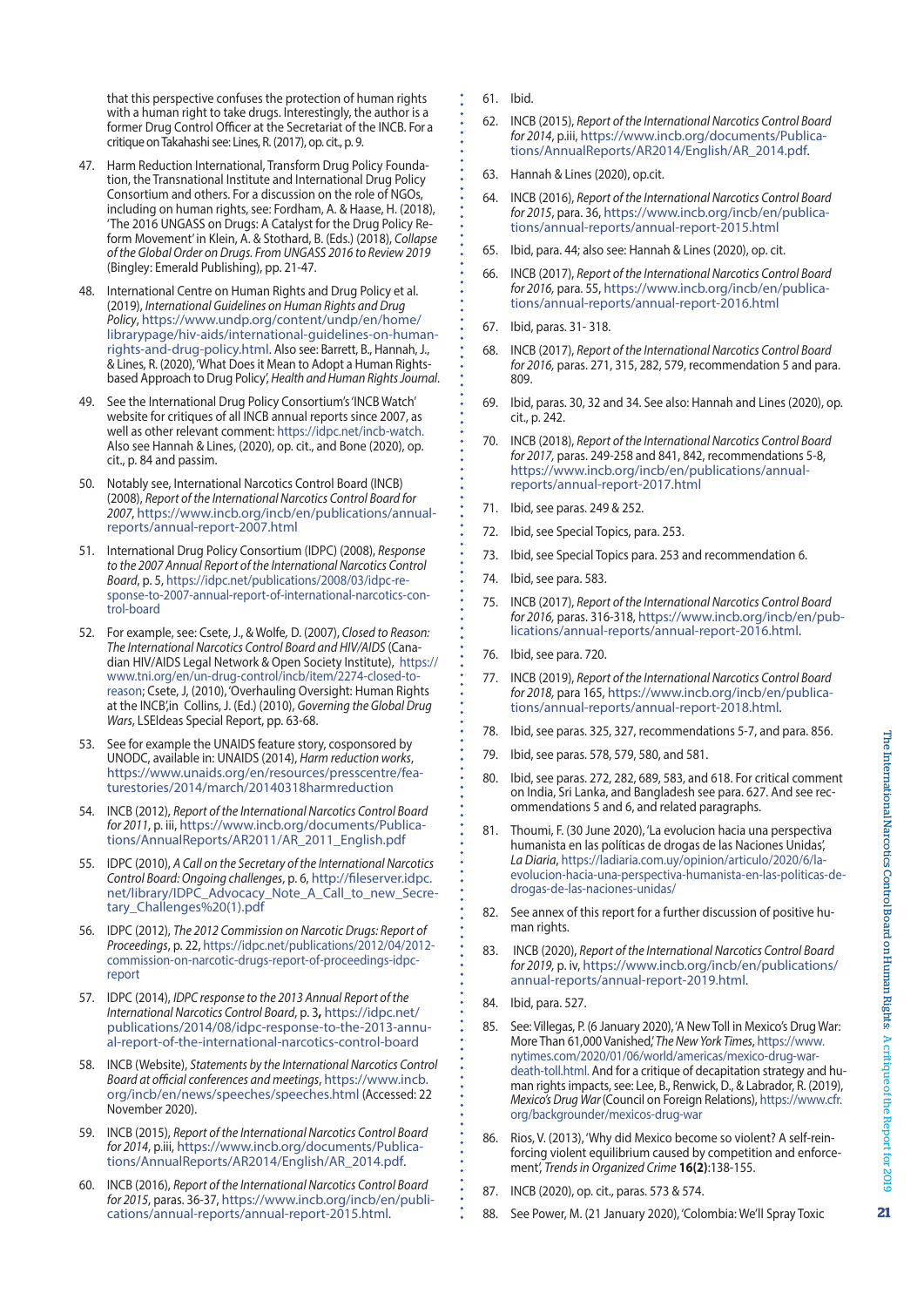Chemicals to Keep Americans from Doing Drugs', *Vice*, [https://](https://www.vice.com/en_us/article/3a8bg5/colombia-will-tackle-cocaine-with-a-cancer-causing-chemical-only-problem-is-it-wont-work) [www.vice.com/en\\_us/article/3a8bg5/colombia-will](https://www.vice.com/en_us/article/3a8bg5/colombia-will-tackle-cocaine-with-a-cancer-causing-chemical-only-problem-is-it-wont-work)[tackle-cocaine-with-a-cancer-causing-chemical-only](https://www.vice.com/en_us/article/3a8bg5/colombia-will-tackle-cocaine-with-a-cancer-causing-chemical-only-problem-is-it-wont-work)[problem-is-it-wont-work](https://www.vice.com/en_us/article/3a8bg5/colombia-will-tackle-cocaine-with-a-cancer-causing-chemical-only-problem-is-it-wont-work). Reuters (2 March 2020), *Colombia will have to restart aerial spraying to destroy coca – Trump*, [https://](https://uk.reuters.com/article/uk-colombia-drugs/colombia-will-have-to-restart-aerial-spraying-to-destroy-coca-trump-idUKKBN20P2XP) [uk.reuters.com/article/uk-colombia-drugs/colombia-will-have](https://uk.reuters.com/article/uk-colombia-drugs/colombia-will-have-to-restart-aerial-spraying-to-destroy-coca-trump-idUKKBN20P2XP)[to-restart-aerial-spraying-to-destroy-coca-trump-idUKKBN-](https://uk.reuters.com/article/uk-colombia-drugs/colombia-will-have-to-restart-aerial-spraying-to-destroy-coca-trump-idUKKBN20P2XP)[20P2XP](https://uk.reuters.com/article/uk-colombia-drugs/colombia-will-have-to-restart-aerial-spraying-to-destroy-coca-trump-idUKKBN20P2XP).

- 89. Isaacson, A. (11 February 2020), 'The Costs of Restarting Aerial Coca Spraying in Colombia,'*Washington Office on Latin America Commentary*, [https://www.wola.org/analysis/costs-restarting](https://www.wola.org/analysis/costs-restarting-aerial-spraying-coca-colombia/)[aerial-spraying-coca-colombia/;](https://www.wola.org/analysis/costs-restarting-aerial-spraying-coca-colombia/) Collins, J. (16 June 2020), 'Colombia to Resume Fumigating Its Coca Fields with Glyphosate: It's happening under the cover of strict coronavirus lockdown measures', *Sierra,* [https://www.sierraclub.org/sierra/colombia](https://www.sierraclub.org/sierra/colombia-resume-fumigating-its-coca-fields-glyphosate)[resume-fumigating-its-coca-fields-glyphosate](https://www.sierraclub.org/sierra/colombia-resume-fumigating-its-coca-fields-glyphosate)
- 90. INCB (2019), op. cit., para. 543. Mindful of the potential impact of the policy shift, it is worth quoting the full paragraph: 'In 2017, cocaine seizures in Colombia increased by 20 per cent, compared with 2016. On 26 June 2018, the outgoing President of Colombia announced that, after a series of pilot tests, the Ministry of Health and Social Protection and the Ministry of Environment and Sustainable Development had authorized the use of drones for the spraying of glyphosate at a concentration level 50 per cent lower than that used previously; aerial spraying of glyphosate on coca crops had been suspended since October 2015. According to the Presidential statement, drones flying at low altitude were akin to the current practice in which groundbased eradication crews sprayed glyphosate herbicide from tanks mounted on their backs'.
- 91. Ibid, para 576.
- 92. See for example: United Nations Development Programme (2019), *Development Dimensions of Drug Policy: Innovative Approaches,* [https://www.undp.org/content/undp/en/](https://www.undp.org/content/undp/en/home/librarypage/hiv-aids/development-dimensions-of-drug-policy.html) [home/librarypage/hiv-aids/development-dimensions](https://www.undp.org/content/undp/en/home/librarypage/hiv-aids/development-dimensions-of-drug-policy.html)[of-drug-policy.html;](https://www.undp.org/content/undp/en/home/librarypage/hiv-aids/development-dimensions-of-drug-policy.html) and United Nations Development Programme (2015), *Addressing the Development Dimensions of Drug Policy*, [https://www.undp.org/content/undp/en/](https://www.undp.org/content/undp/en/home/librarypage/hiv-aids/addressing-the-development-dimensions-of-drug-policy.html) [home/librarypage/hiv-aids/addressing-the-development](https://www.undp.org/content/undp/en/home/librarypage/hiv-aids/addressing-the-development-dimensions-of-drug-policy.html)[dimensions-of-drug-policy.html](https://www.undp.org/content/undp/en/home/librarypage/hiv-aids/addressing-the-development-dimensions-of-drug-policy.html)
- 93. See: Transnational Institute, Drugs and Democracy Programme (2018), *Human Rights and Drug Policy*, [https://www.tni.org/](https://www.tni.org/en/briefing/human-rights-and-drug-policy) [en/briefing/human-rights-and-drug-policy](https://www.tni.org/en/briefing/human-rights-and-drug-policy)
- 94. INCB (2020), op. cit., see paras. 80, 306, recommendations section, and para. 800.
- 95. Ibid, see paras. 255-57, 453 and 454, 629 and 630.
- 96. Ibid, see paras. 257 306.
- 97. Ibid, see para. 372.
- 98. Ibid, see para. 373.
- 99. Ibid, see para. 800 and recommendations 4-6.
- 100. It is worth noting how it is possible to argue that many extrajudicial responses to drug related issues are acceptable, or even preferable to judicial responses. For example, a needle exchange programme may be extrajudicial, while judicial sanctioned drug treatment is often highly problematic.
- 101. INCB (2020), op. cit., paras. 369-70 and 382.
- 102. Ibid, para. 799. Also see para. 602.
- 103. E.g. Reference to the Universal Declaration of Human Rights in: INCB (2020), op. cit., para. 370.
- 104. INCB (2020), op. cit., paras. 249-254.
- 105. Ibid, para. 253.
- 106. Ibid, paras. 250 & 602.
- 107. Ibid, paras. 252 & 600.
- 108. 'In its decision, the Council urged the Government of the Philippines to take all necessary measures to prevent extrajudicial kill-

ings and enforced disappearances, to carry out impartial investigations and to hold perpetrators accountable, in accordance with international norms and standards, including on due process and the rule of law'(See INCB (2020), op. cit., para. 251), and 'In its resolution, the Council called on the Government of the Philippines to cooperate with the Office of the United Nations High Commissioner for Human Rights and requested the High Commissioner to prepare a comprehensive report on the situation of human rights in the country'(See INCB (2020), op. cit., para 601).

- 109. INCB (2020), op. cit., para 603.
- 110. Ibid, para. 701.
- 111. Barrett (2020), op. cit., p. 4.
- 112. See INCB (2020), op. cit., paras. 140, 141, 142, 147, 152, 218, and 379.
- 113. Ibid, para. 377.
- 114. Ibid, para. 386.
- 115. That is to say Mauritius and Tonga. Ibid, para 464 & 763.
- 116. See Bewley-Taylor (2012), op. cit. passim.
- 117. INCB (2020), op. cit., paras. 335, 386, 387, 389 and recommendation 9.
- 118. Ibid. Regarding Senegal and opioid substation treatment and injection, see para. 339.
- 119. Ibid. 'In March 2019, Greece became the most recent European country to provide a legal framework for"drug consumption rooms"or supervised drug use areas to operate on its territory. To access such areas, which are to be authorized by the Ministry of Health, and to make use of the care and services provided in those areas, inclusion in the government-maintained register of recipients of such services will be a prerequisite. "Drug consumption rooms" are already operating, on a trial or permanent basis, in Belgium, Denmark, France, Germany, Luxembourg, the Netherlands, Norway, Portugal, Spain and Switzerland, while a legal basis for their operation exists in Ireland (since 2017), and governmental initiatives seeking to introduce supervised drug injection facilities are under way in several other European countries, including Finland and Iceland.'(See INCB (2020), op. cit., para. 732).
- 120. Ibid, paras. 388 and 733 and recommendation 9.
- 121. Ibid, paras. 1 and 14.
- 122. Ibid, para 6.
- 123. See for example the Russian Federation CND resolution in March 2018. This explicitly cites the CRC in opposition to liberalising approaches towards cannabis. See against: Barrett (2020), op. cit., p. 9; and IDPC (2019), *The 2018 Commission on Narcotic Drugs: Report of Proceedings*, [https://idpc.net/publica](https://idpc.net/publications/2018/06/the-2018-commission-on-narcotic-drugs-report-of-proceedings)[tions/2018/06/the-2018-commission-on-narcotic-drugs-report](https://idpc.net/publications/2018/06/the-2018-commission-on-narcotic-drugs-report-of-proceedings)[of-proceedings](https://idpc.net/publications/2018/06/the-2018-commission-on-narcotic-drugs-report-of-proceedings).
- 124. See: INCB (2020), op. cit., para 1. That said, later in the chapter the approach is less clear cut. Specifically, 'Key treatment components that have been found to contribute to positive outcomes for adolescents include the following: involvement, whenever safe, of the adolescent's family in the treatment process, even in therapeutic communities; *use of a motivational approach that focuses on minimizing the adverse public health and social consequences of drug abuse*; psychosocial treatment approaches combined with individualized treatment approaches to address special needs such as mental health issues; life skills training and cognitive behavioural interventions; motivational enhancement therapy; family-based therapies, from brief strategic family therapy to multi-systemic family therapy; and basic education (emphasis added) (para. 55).
- 125. Ibid, paras. 59, 75, and 793. Also see mention of the 2016 UN-GASS Outcome Document at para. 793.
- 126. Ibid, OST at para. 46, and needle exchange at para. 18.
- 127. Barrett (2020), op. cit., p. 106.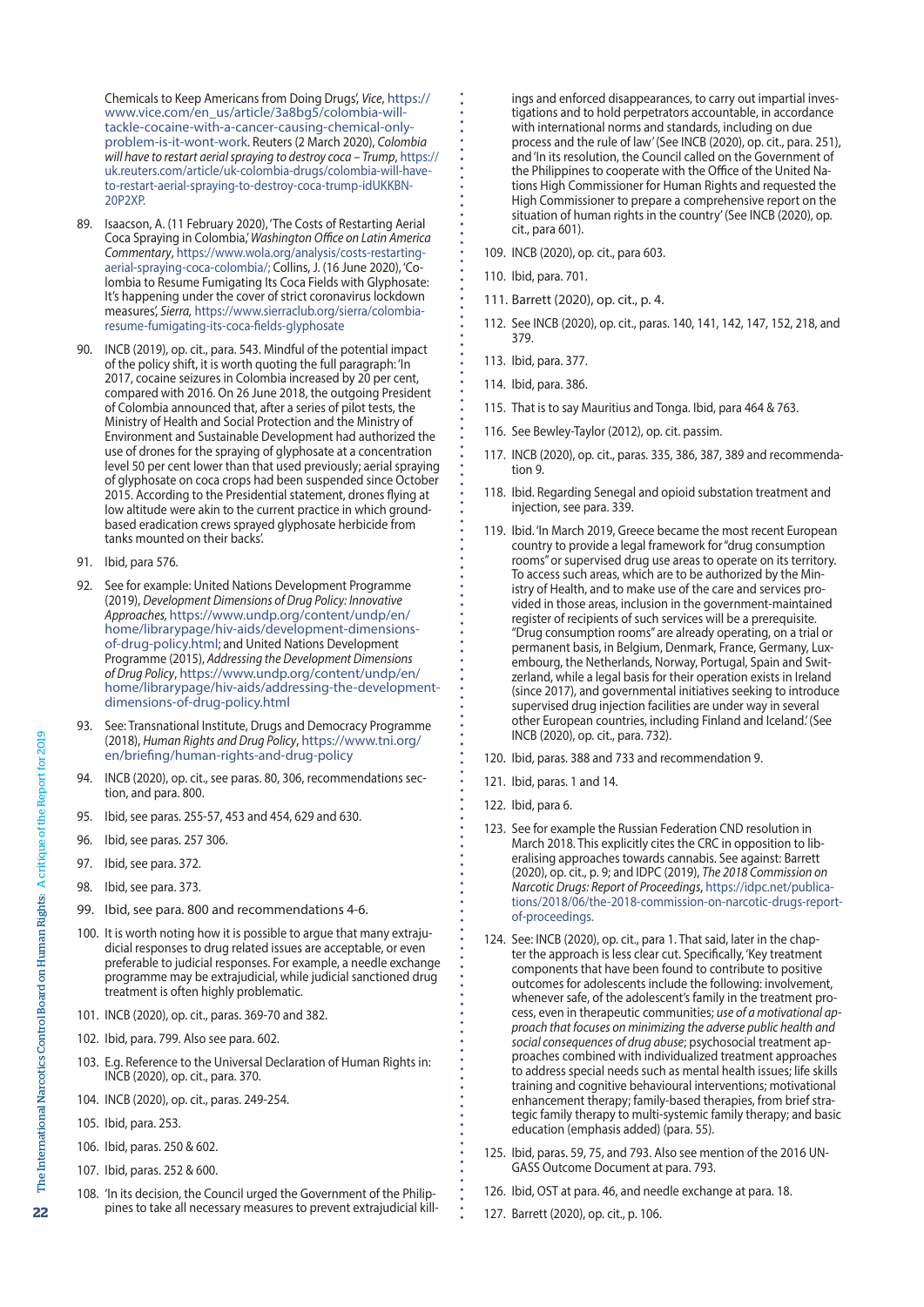- 129. United Nations(1945), *United Nations Charter*, Article 103 https:// www.un.org/en/sections/un-charter/un-charter-full-text/
- 130. Lines (2017), op. cit., p. 13.
- 131. Hoffmann, S. (1977), 'The Hell of Good Intentions', *Foreign Policy* **29**:3-26.
- 132. See Cooley, A., & Nexon, D. (2020), *Exit from Hegemony: The Unravelling of the American Global Order,* (Oxford: Oxford University Press), p. 136. As Cooley notes, 'In both Turkey and the Philippines, the Trump administration appeared ready to put its military cooperation and basing access on a purely transactional footing and de-emphasize concerns about democratic backsliding and human rights violations. Not only did the Trump administration refrain from criticizing Duterte's drug policy, but the US president approvingly cited the Philippine leader's crackdown as a model that the US should emulate – contradicting his own State Department's Human Rights report that expressed concern about the Philippine president's violations of human rights and due process'.
- 133. Patrick, S. (2020), 'When the System Fails. COVID-19 and the Costs of Global Dysfunction', *Foreign Affairs,* [https://www.](https://www.foreignaffairs.com/articles/world/2020-06-09/when-system-fails) [foreignaffairs.com/articles/world/2020-06-09/when](https://www.foreignaffairs.com/articles/world/2020-06-09/when-system-fails)[system-fails.](https://www.foreignaffairs.com/articles/world/2020-06-09/when-system-fails)
- 134. Forsythe (2006), op. cit., p. 12.
- 135. See for example: UN Commission on Narcotic Drugs (2008), *Strengthening cooperation between the United Nations Office on Drugs and Crime and other United Nations entities for the promotion of human rights in the implementation of the international drug control treaties,* Resolution 52/12, [https://](https://www.unodc.org/documents/commissions/CND/Drug_Resolutions/2000-2009/2008/CND_Res-2008-12e.pdf) [www.unodc.org/documents/commissions/CND/Drug\\_Resolu](https://www.unodc.org/documents/commissions/CND/Drug_Resolutions/2000-2009/2008/CND_Res-2008-12e.pdf)[tions/2000-2009/2008/CND\\_Res-2008-12e.pdf](https://www.unodc.org/documents/commissions/CND/Drug_Resolutions/2000-2009/2008/CND_Res-2008-12e.pdf)
- 136. Also see: UNODC (2012), *UNODC and the Promotion and Protection of Human Rights*, Position Paper, [http://www.unodc.org/](http://www.unodc.org/documents/justice-andprison-reform/HR_paper_UNODC.pdf) [documents/justice-andprison-reform/HR\\_paper\\_UNO-](http://www.unodc.org/documents/justice-andprison-reform/HR_paper_UNODC.pdf)[DC.pdf](http://www.unodc.org/documents/justice-andprison-reform/HR_paper_UNODC.pdf)
- 137. See, for example, Gallahue, P. & Barrett, D. (Date unknown), *Human Rights Impact Assessments: Due Diligence for Drug Control*, [https://www.hri.global/files/2012/06/01/Barrett\\_-\\_Hu](https://www.hri.global/files/2012/06/01/Barrett_-_Human_Rights_Impact_Assessments.pdf)[man\\_Rights\\_Impact\\_Assessments.pdf](https://www.hri.global/files/2012/06/01/Barrett_-_Human_Rights_Impact_Assessments.pdf)
- 138. Thoumi (30 June 2020), op cit.
- 139. See reference to Luis Alberto Otárola Peñaranda (Peru) in: INCB (Website), Luis Alberto Otárola Peñaranda, [https://www.incb.](https://www.incb.org/incb/en/about/members/luis_otarola.html) [org/incb/en/about/members/luis\\_otarola.html](https://www.incb.org/incb/en/about/members/luis_otarola.html) (Accessed: 22 November 2020).
- 140. Boister, N. (2016), 'Waltzing on the Vienna Consensus on Drug Control? Tensions in the International System for the Control of Drugs', *Leiden Journal of International* **29(2**):397.
- 141. See van Kempen, P., and Fedorova, M. (2018), 'Regulated Legalization of Cannabis through Positive Human Rights Obligations and *Inter se* Treaty Modification', *International Community Law Review* **20**:493-526. Also see Bone (2020), op. cit., p. 106.
- 142. See Bone (2020), op. cit. p. 110.
- 143. Donnelly and Whelan (2020), op. cit., p. 5
- 144. Ibid. It can be argued, however, that this view is too sweeping. See, for example, International Labour Organisation Conventions on Labour Rights. and the 1924 League Declaration of the Rights of the Child.
- 145. The other principles are 'to save succeeding generations from the scourge of war, which twice in our lifetime has brought untold sorrow to mankind' and'to establish conditions under which justice and respect for the obligations arising from treaties and other sources of international law can be maintained'.
- 146. See: United Nations Office of the High Commissioner for Human Rights (Website), *Introduction*, [https://www.ohchr.org/](https://www.ohchr.org/en/hrbodies/chr/pages/commissiononhumanrights.aspx) [en/hrbodies/chr/pages/commissiononhumanrights.aspx](https://www.ohchr.org/en/hrbodies/chr/pages/commissiononhumanrights.aspx) (Accessed: 22 November 2020).
- 147. Hafner-Burton, E. (2012), 'International Regimes for Human Rights', *Annual Review of Political Science,* **15**:266.
- 148. See: United Nations(1948), *Universal Declaration of Human Rights*, <https://www.un.org/en/universal-declaration-human-rights/>
- 149. Donnelly and Whelan (2020), op. cit., p. 8.
- 150. Ibid., p. 9.
- 151. This includes 18 independent experts. See: United Nations Office of the High Commissioner for Human Rights (Website), *Committee on Economic, Social and Cultural Rights*, [https://](https://www.ohchr.org/en/hrbodies/cescr/pages/cescrindex.aspx) [www.ohchr.org/en/hrbodies/cescr/pages/cescrindex.](https://www.ohchr.org/en/hrbodies/cescr/pages/cescrindex.aspx) [aspx](https://www.ohchr.org/en/hrbodies/cescr/pages/cescrindex.aspx) (Accessed: 22 November 2020).
- 152. See: United Nations Office of the High Commissioner for Human Rights (Website), *Committee on Economic, Social and Cultural Rights*, [https://www.ohchr.org/en/hrbodies/ccpr/pages/](https://www.ohchr.org/en/hrbodies/ccpr/pages/ccprindex.aspx) [ccprindex.aspx](https://www.ohchr.org/en/hrbodies/ccpr/pages/ccprindex.aspx) (Accessed: 22 November 2020).
- 153. Some analysts see positive human rights as being linked closely to the so-called 3<sup>rd</sup> generation of human rights. In this context, the generations can be seen as follows: First generation - civil and political rights; Second – economic, social and cultural rights; Third – solidarity or emerging rights. That said, it can be argued that first and second generation included positive obligations, for example, ensuring fair trial or social security. For discussion of clusters of generations and work of Karel Vasak, see: Tomuschat, C. (2003), *Human Rights: Between Idealism and Realism* (Oxford: Oxford University Press); Macklem, P. (2015), 'Human rights in international law: three generations or one?', *London Review of International Law* **3(1)**:61-92; Domaradzki, S. Khvostova, M, & Pupovac, D. (2019), 'Karel Vasak's Generations of Rights and Contemporary Human Rights Discourse', *Human Rights Review* **20**:423-443.
- 154. See, for example, the UN Office of the High Commissioner for Human Rights (Website), *International Human Rights Law*, [https://www.ohchr.org/en/professionalinterest/pages/in](https://www.ohchr.org/en/professionalinterest/pages/internationallaw.aspx#:~:text=International human rights law lays,States are bound to respect.&text=The obligation to protect requires,enjoyment of basic human rights)[ternationallaw.aspx#:~:text=International%20human%20](https://www.ohchr.org/en/professionalinterest/pages/internationallaw.aspx#:~:text=International human rights law lays,States are bound to respect.&text=The obligation to protect requires,enjoyment of basic human rights) [rights%20law%20lays,States%20are%20bound%20to%20](https://www.ohchr.org/en/professionalinterest/pages/internationallaw.aspx#:~:text=International human rights law lays,States are bound to respect.&text=The obligation to protect requires,enjoyment of basic human rights) [respect.&text=The%20obligation%20to%20protect%20](https://www.ohchr.org/en/professionalinterest/pages/internationallaw.aspx#:~:text=International human rights law lays,States are bound to respect.&text=The obligation to protect requires,enjoyment of basic human rights) [requires,enjoyment%20of%20basic%20human%20rights](https://www.ohchr.org/en/professionalinterest/pages/internationallaw.aspx#:~:text=International human rights law lays,States are bound to respect.&text=The obligation to protect requires,enjoyment of basic human rights) (Accessed: 22 November 2020).
- 155. Donnelly, J. (2013), *Universal Human Rights in Theory and Practice* (Ithaca: Cornell University Press), p. 43.
- 156. Fredman, S. (2008), *Human Rights Transformed: Positive Rights and Positive Duties* (Oxford: Oxford University Press), p. 90.
- 157. See for example Baehr, P. (2009), *Non-governmental Human Rights Organizations in International Relations,* (New York: Palgrave Macmillian); and Smith, J., Pagnucco, R., & Lopez, G. (1998), 'Globalizing Human Rights: The Work of Transnational Human Rights NGOs in the 1990s', *Human Rights Quarterly* **20(2)**:379- 412. And as part of a broader study, see the excellent Keck, M. & Sikkink, K. (1998), *Activitist Beyond Border. Advocacy Networks in International Politics* (Ithaca: Cornell University Press).
- 158. See Bewley-Taylor (2020), op. cit.
- 159. Forsythe, D. in Weiss, T. & Wilkinson, R. (2018), *International Organization and Global Governance,* (Abingdon: Routledge), p. 512. For a rebuttal of pessimistic accounts of human rights laws and institutions see Sikkink, K. (2017), *Evidence for Hope: Making Human Rights Work in the 21st Century* (Princeton: Princeton University Press).
- 160. See Donnelly (2020), op.cit., pp. 93-15. Donnelly resolves the apparent dichotomy by taking of internationally recognized human rights being'relatively universal' in the contemporary world. For discussions within UN system, also see: Lakatos, I. (2018), 'Thoughts on Universalism versus Cultural Relativism, with special attention to Women's Rights', *Pecs Journal of International and European Law*.
- 161. Hoffmann, S. (1977), 'The Hell of Good Intentions', Foreign Policy 29:3-26.
- 162. Forsythe in Weiss & Wilkinson (2018), op. cit., p. 512.
- 163. Simmons, B. (2019), *Mobilizing for Human Rights. International Law in Domestic Politics* (Cambridge: Cambridge University Press), p. 5.